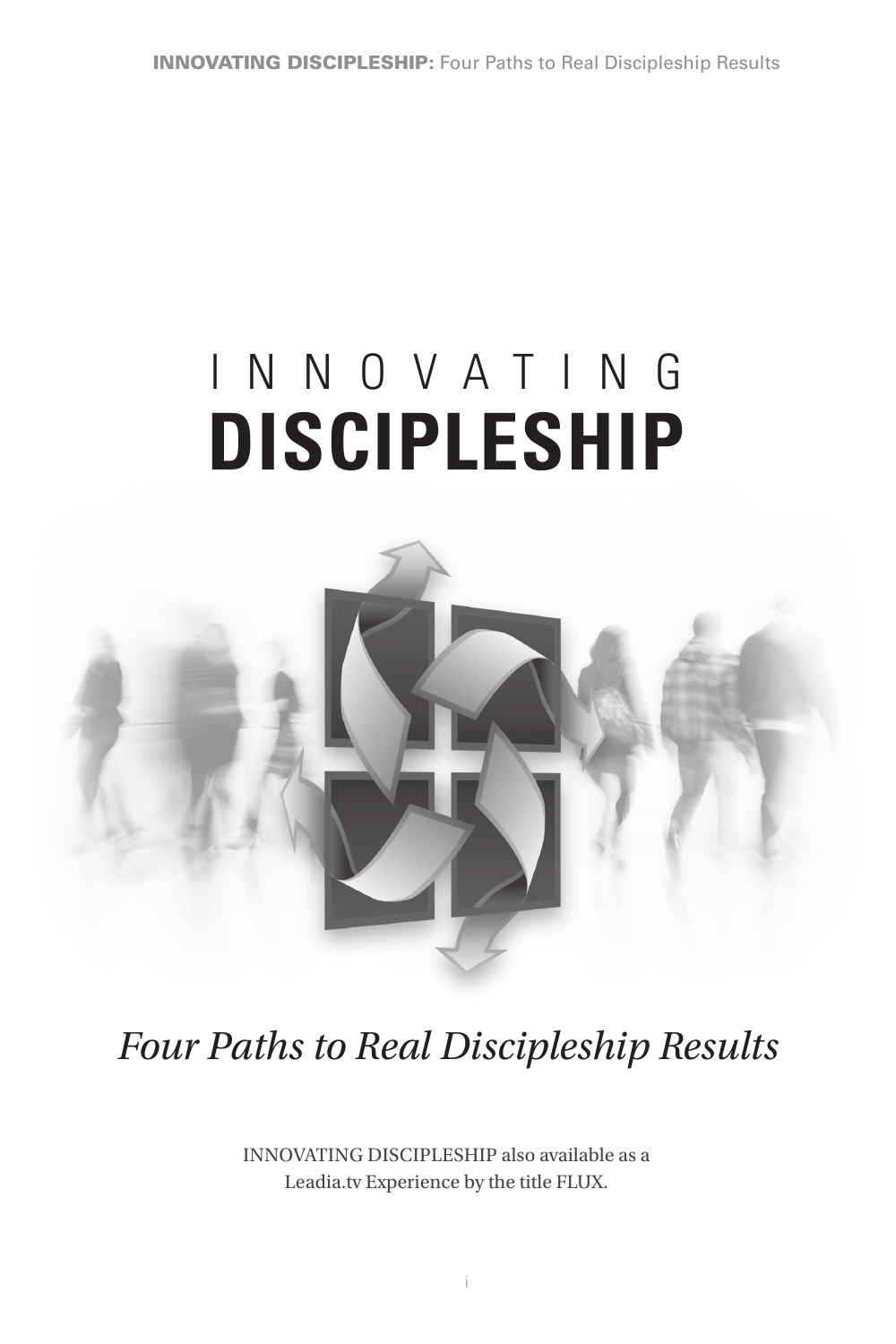Will **Mancini** 

VERSION 1.0



Copyright © 2013 Will Mancini All rights reserved. ISBN-13: 9781491039670 ISBN-10: 1491039671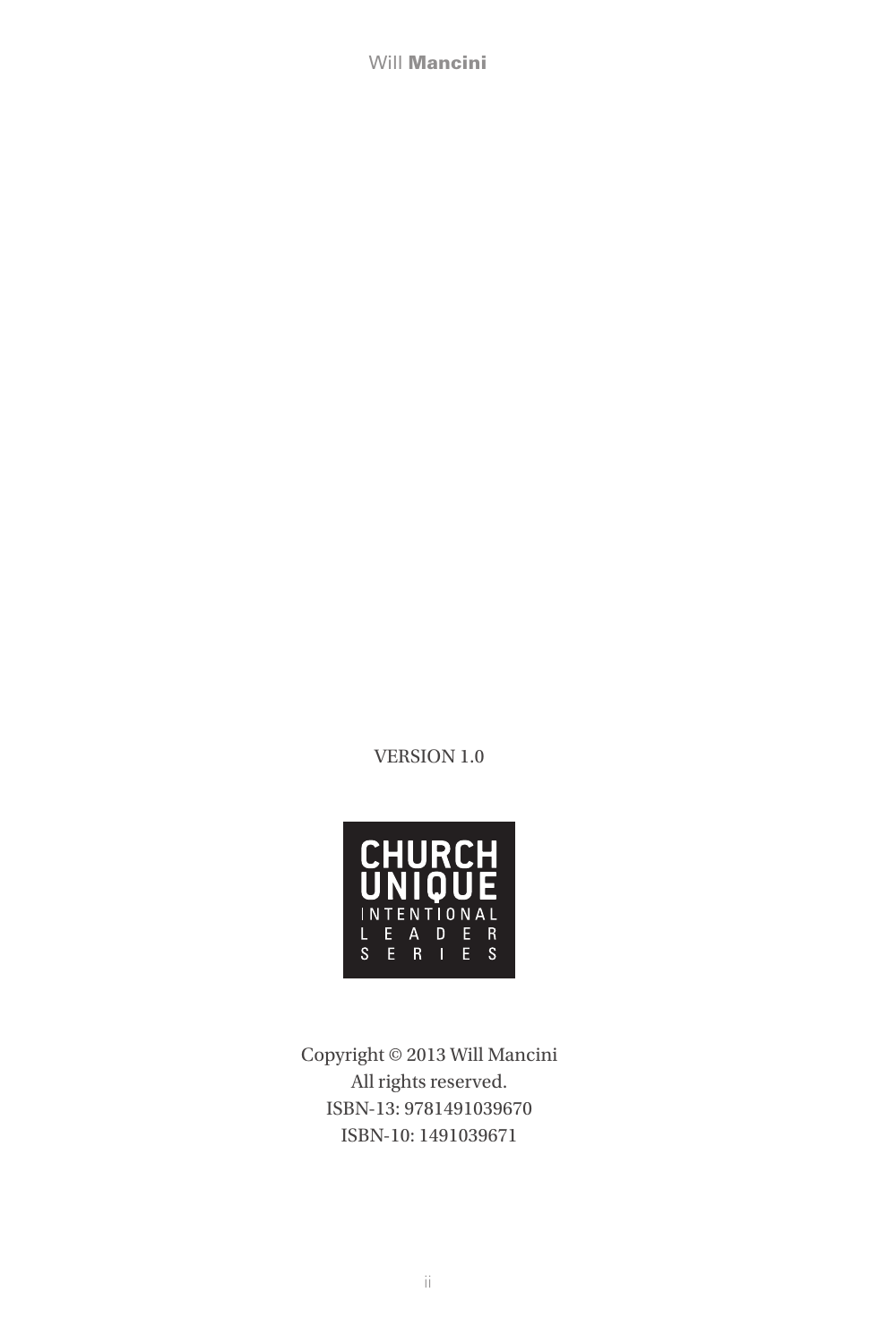## About the Church Unique Intentional Leader Series

## *The Series Originated Unexpectedly*

Some things are found along the way, not calculated. Twelve years ago, my call into gospel ministry transitioned from pastoring in a local church to providing vision and strategy coaching for many churches. By God's grace I found unusual favor with a wide variety of pastors in different faith tribes and church models. I never planned to write, but eventually a passion for tool making would develop. Why? I observed firsthand how the right tool, at the right time, can change the trajectory of a church leader's calling. And it all started with the book Church Unique.

### *The Series is Not for Everyone*

Please know that this series is not about minor improvements in your ministry. It's written with a higher aim—changed trajectory. Therefore it carries a bold voice and challenging ideas. It's not written to make you feel good or to entertain. It's not an aggregation of good-idea blog posts. In fact, it's not really written for most church leaders. It's written for the hungry-tolearn leader, the passionate dreamer and the disciplined doer. It's written for the intentional few.

### *The Series is a Unique Collection*

I grew up with a dad who worked non-stop around the house. He bought only Craftsman tools. I can remember the trademark red color of the Philips screwdrivers and the signature-shape of the chrome wrenches. The reason he bought Craftsman was the lifetime guarantee. The reason I liked them is they felt different in my hand.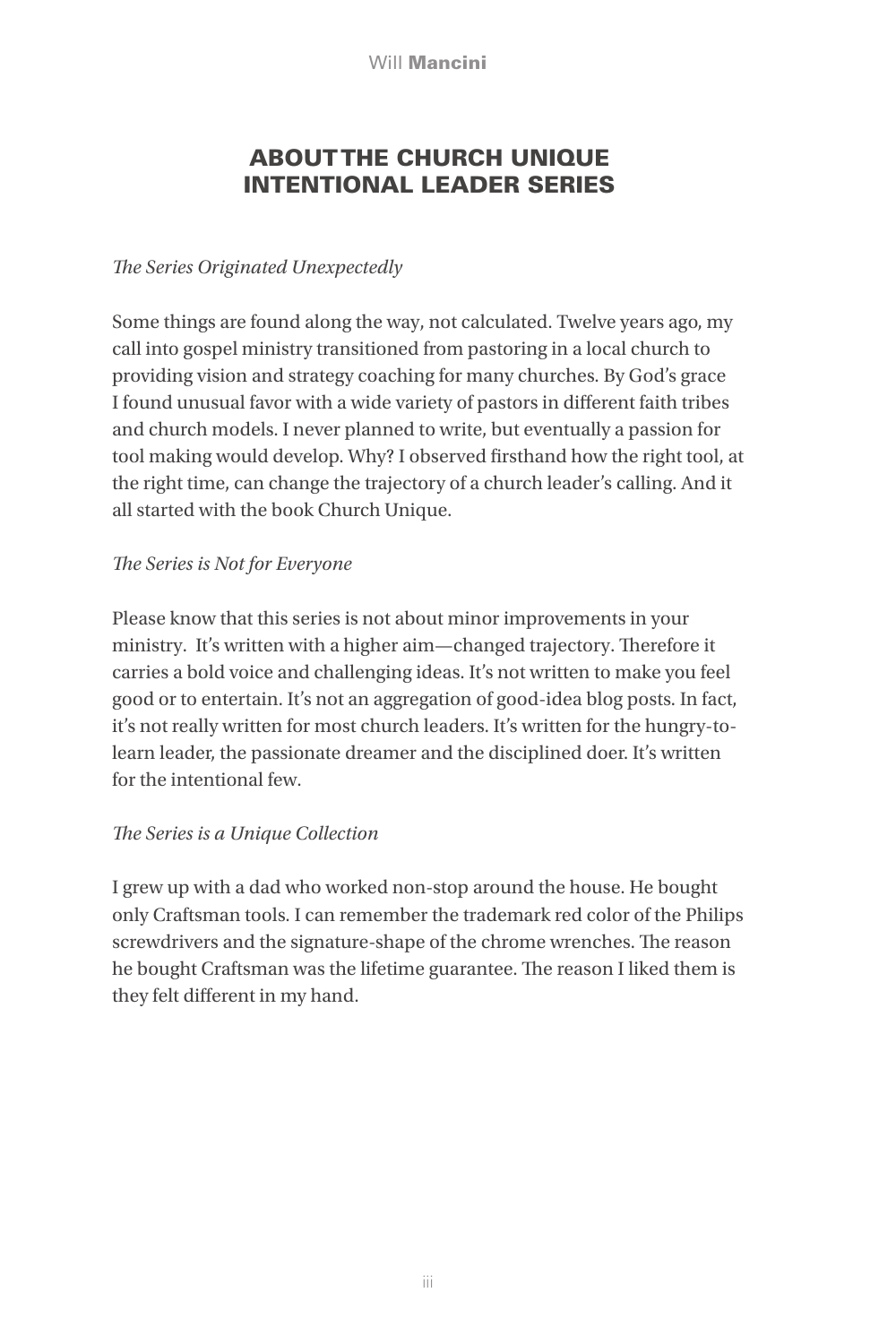So how will the Intentional Leader Series look and feel different? We aim for these features:

- **High transferability through model-transcendent principles.** We are not creating tools to guide the strategy or tactics of one approach. Most books do this even without explicitly acknowledging it. Every book is applicable to any ministry model.
- **Immediate usability on the front line of ministry.** The tools have been refined in real, messy ministry. We will prioritize the application for your leadership huddle or staff meeting next week.
- **Clarity-first conviction.** This series connects to the foundational work in Church Unique; and each book, while able to stand on its own, will relate to and reference the fundamental tools like the Kingdom Concept and Vision Frame. The books will relate more like engine gears than like distant cousins.
- **To-the-point style.** These aren't gift books or lite e-books created for advertising purposes. We want to bring short reads with sharp insight. We want a tool you can read in an hour, but change your leadership forever.
- **Gospel confidence.** The only real power center for ministry is the Gospel and we are not ashamed of this reality! (Romans 1:16) Therefore, no growth technique or creative innovation or smart idea should diminish a Gospel-centered outlook on ministry. This series will remind the reader that Jesus is sovereignly building His church (Matthew 16:18).

I hope you enjoy the contents of the series as we strive to bring you tools that are transferable, usable, integrated and direct. More than this, I hope they challenge your thinking and make you a better leader in your time and your place. Please stay in touch at WillMancini.com.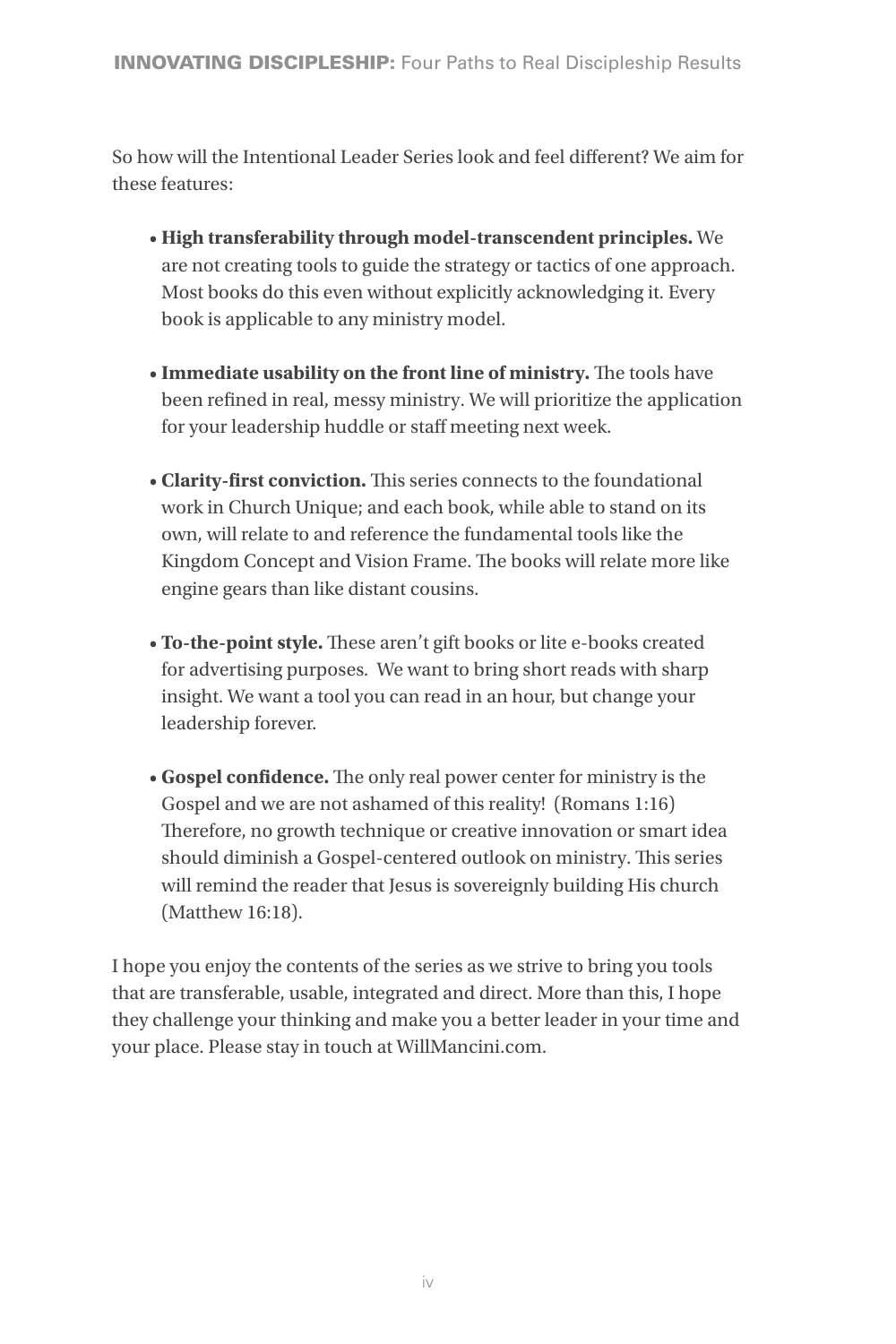## The INNOVATING DISCIPLESHIP Backstory

This book is special to me because it answers one of the most important questions for leaders who have read Church Unique and diligently apply a Vision Frame in ministry.

*"When do we change our strategy?"* 

**Some aspects of ministry DNA and vision should never change. Everything else should. INNOVATING DISCIPLESHIP is about when to change. It will make complete sense even if you have never read the book Church Unique. But if you have, and you do lead with a Vision Frame, it will help you understand how and when to modify your mission measures and change your strategy.**

That's why we put in the "four paths icon" at the end of the Vision Pathway. As you "live out" your vision, the next step is continuous innovation for the sake of your unchanging mission and timeless values.

Here is one little key to help guide the way. When you see the term "output results" you can think "mission measures." When you see the term "ministry model" you can substitute the "strategy" part of the frame.

May God bless you as you co-create the future with Him.

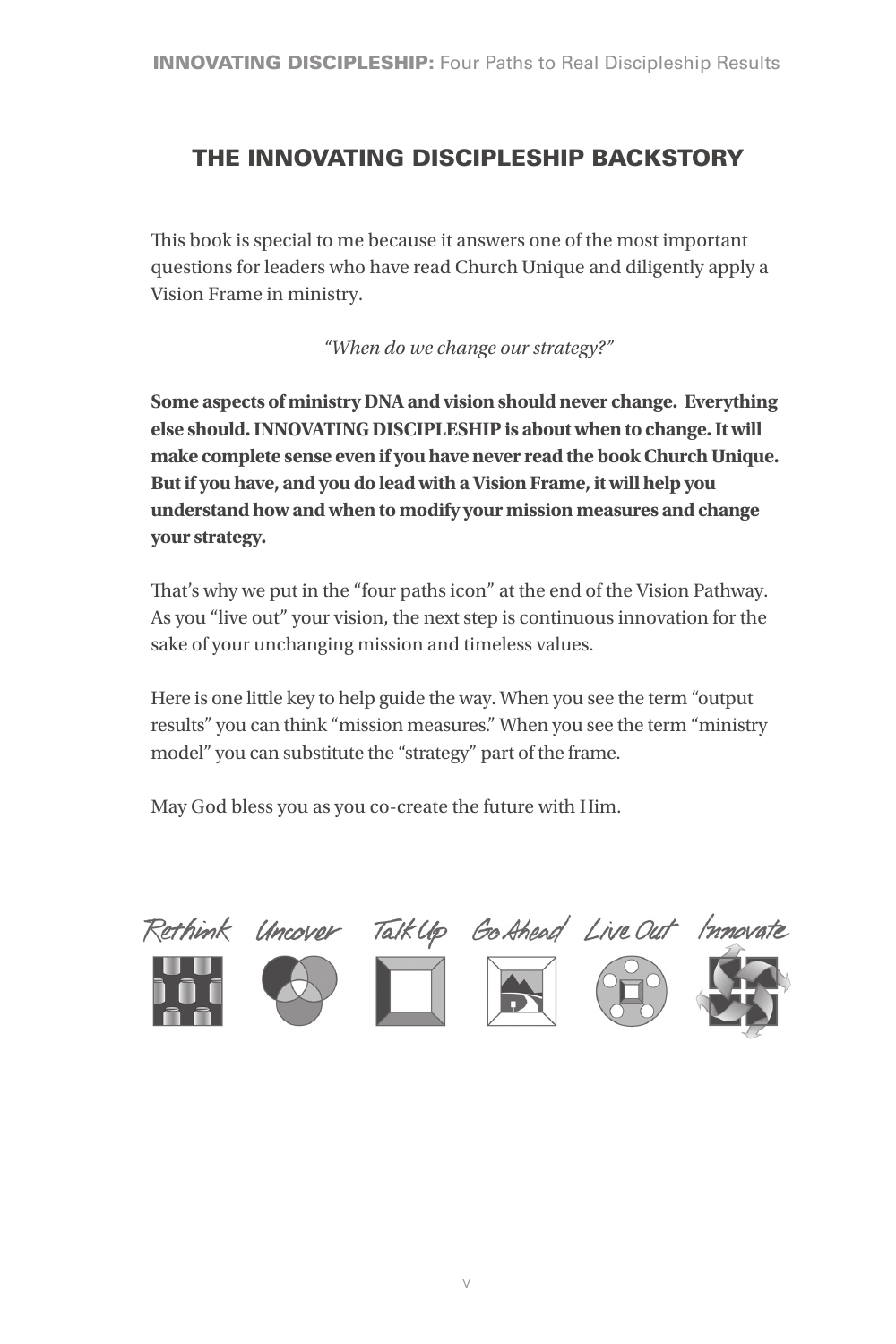Will **Mancini**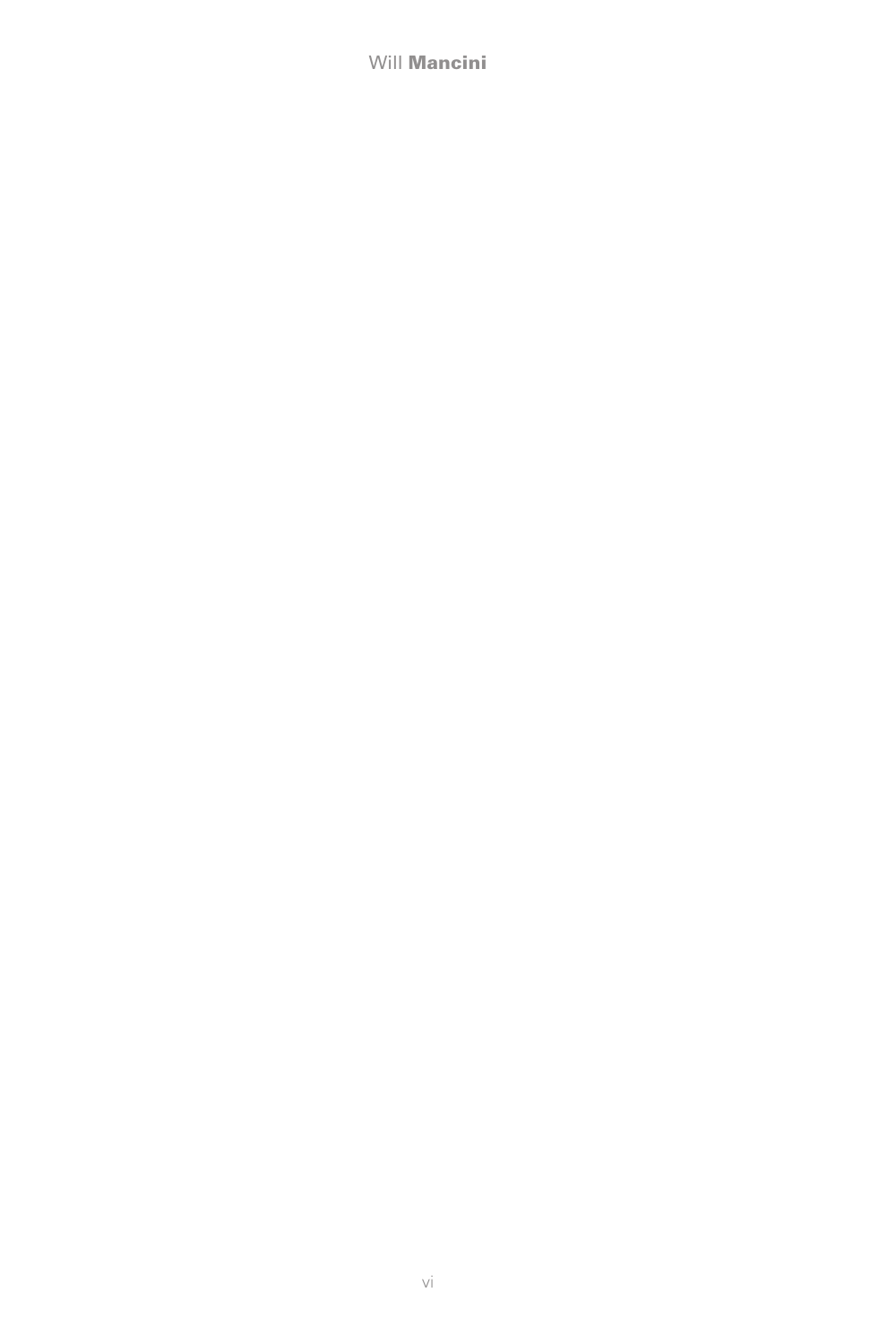## **CONTENTS**

| Introduction: Fast Followers and Future Designers 1   |
|-------------------------------------------------------|
|                                                       |
| Chapter 2: Scoreboard 101: Three Kinds of Results  11 |
|                                                       |
|                                                       |
|                                                       |
|                                                       |
|                                                       |
|                                                       |
|                                                       |
|                                                       |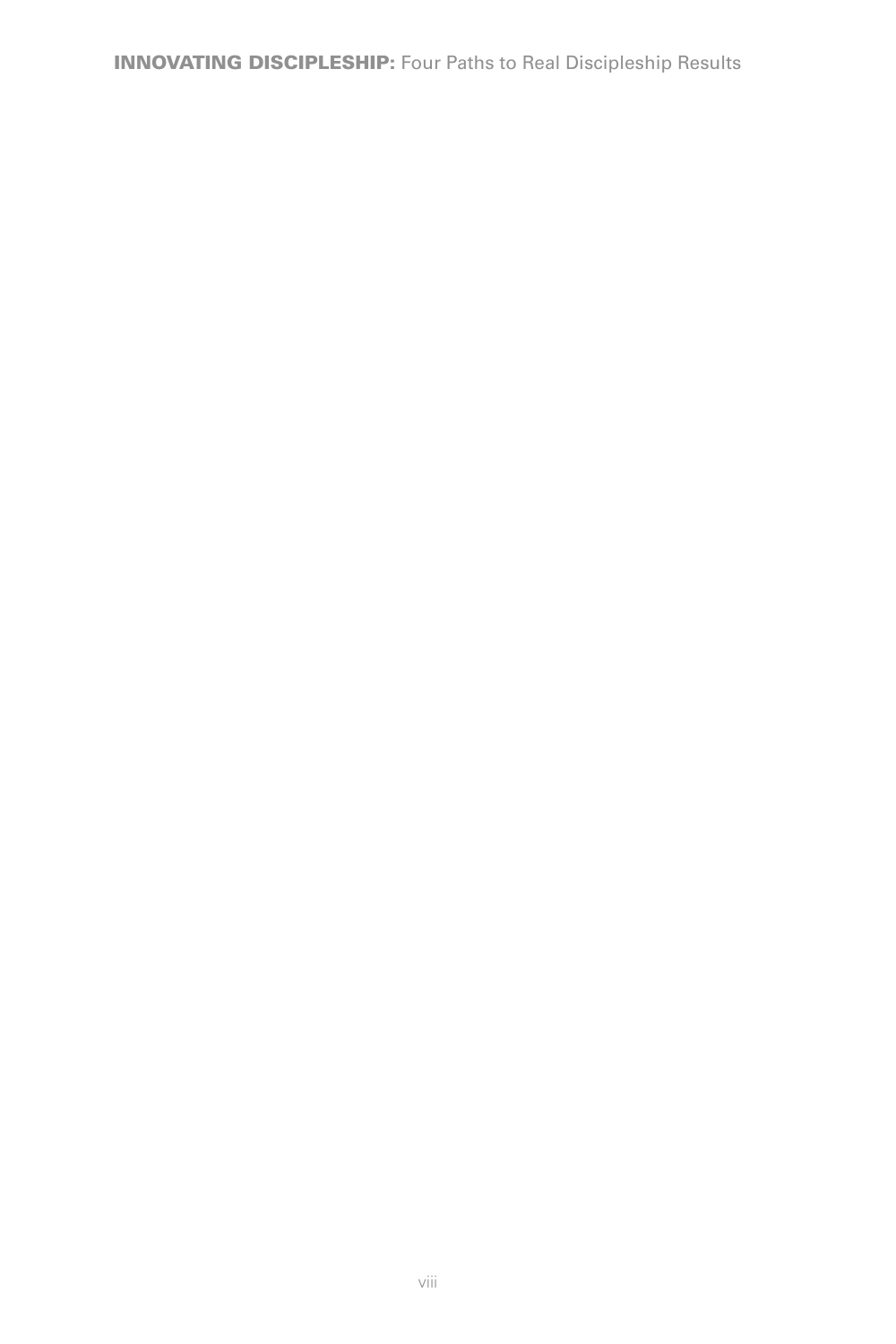# **DEDICATION**

INNOVATING DISCIPLESHIP is dedicated to my lovely wife, Romina. In my world of continuous change, she is a constant blessing.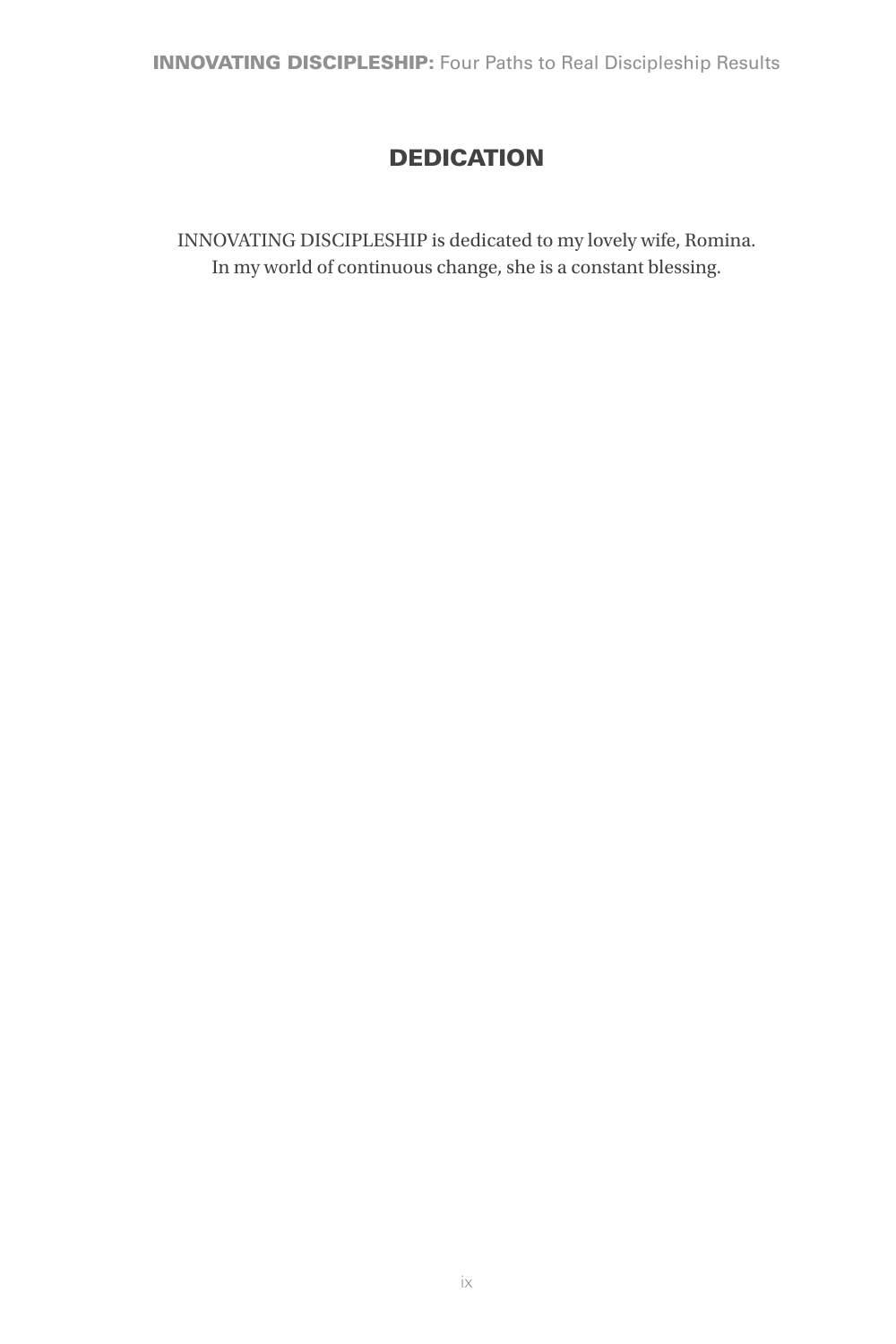Will **Mancini**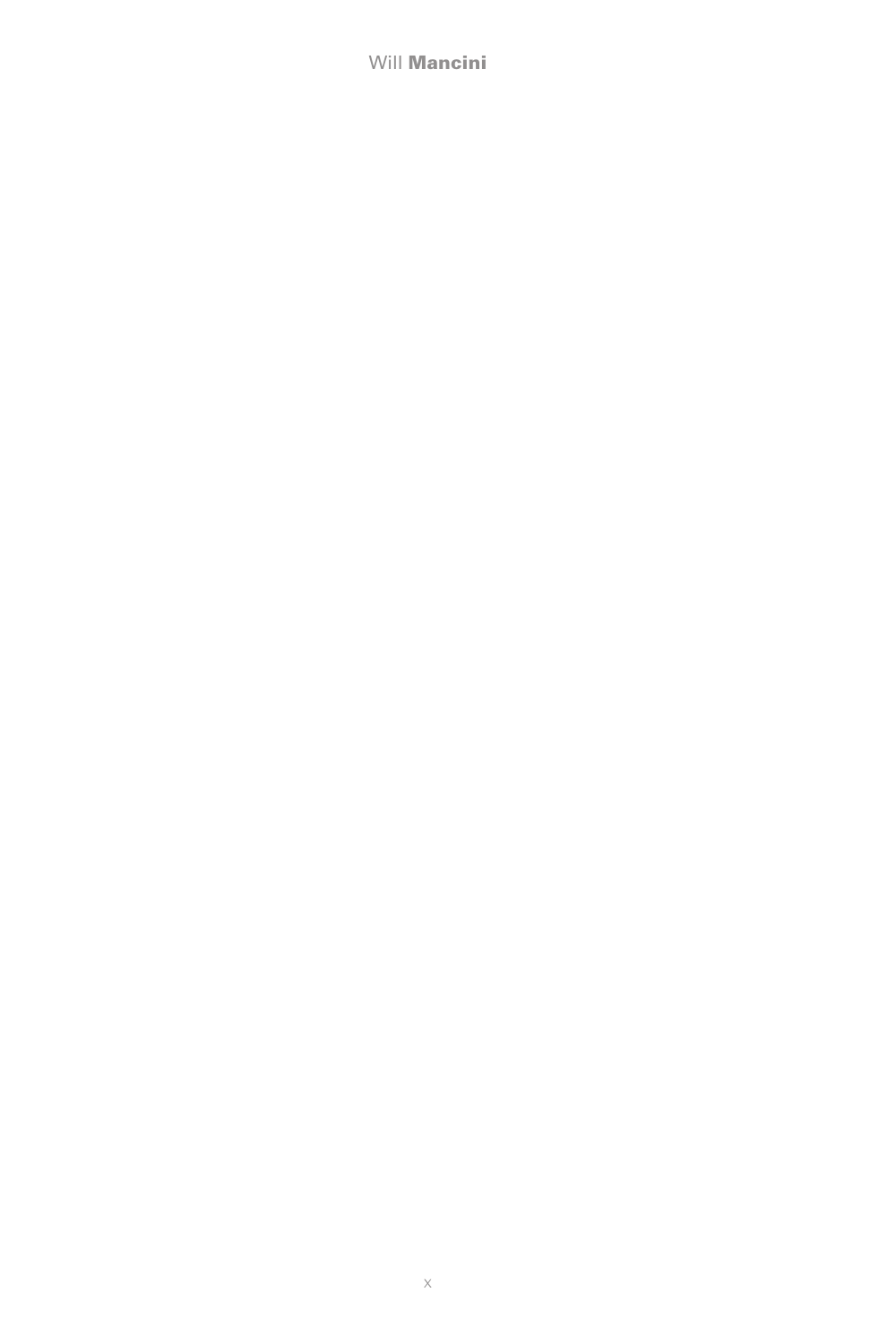Will **Mancini** 

# INNOVATING **DISCIPLESHIP**



*Four Paths to Real Discipleship Results*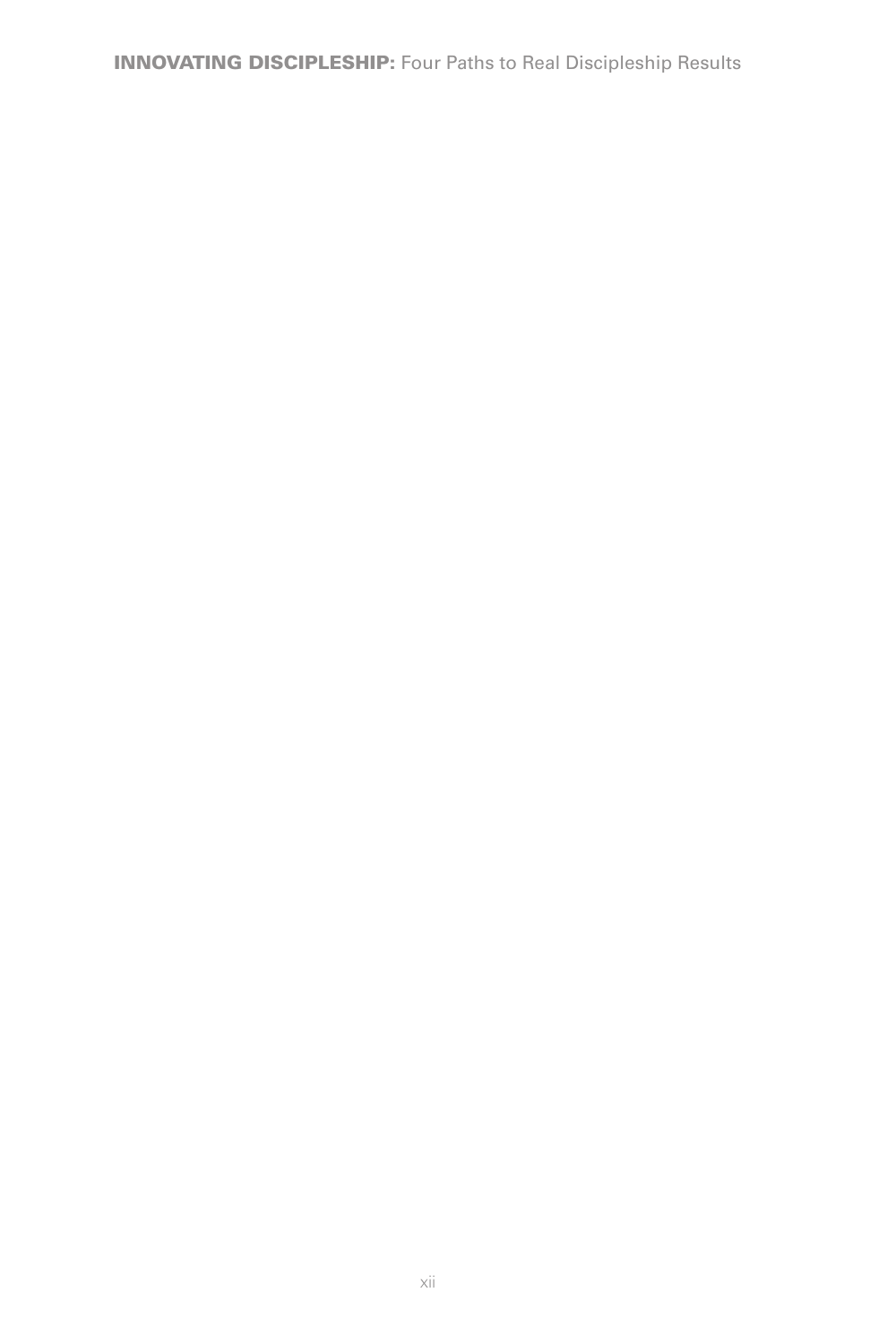# **Introduction**

# Fast Followers and Future Designers

*Not being able, as times change, to change under the Holy Spirit is ugly. - Francis Schaeffer*



**The big idea of INNOVATING DISCIPLESHIP is a simple whiteboard drawing. My hope is that it will help you achieve your wildest dreams for the mission of Jesus in the world.** 

If you are reading this you are most likely an early adopter. You know that change is important and you like it. Innovation is a word that motivates you. Innovation is fun.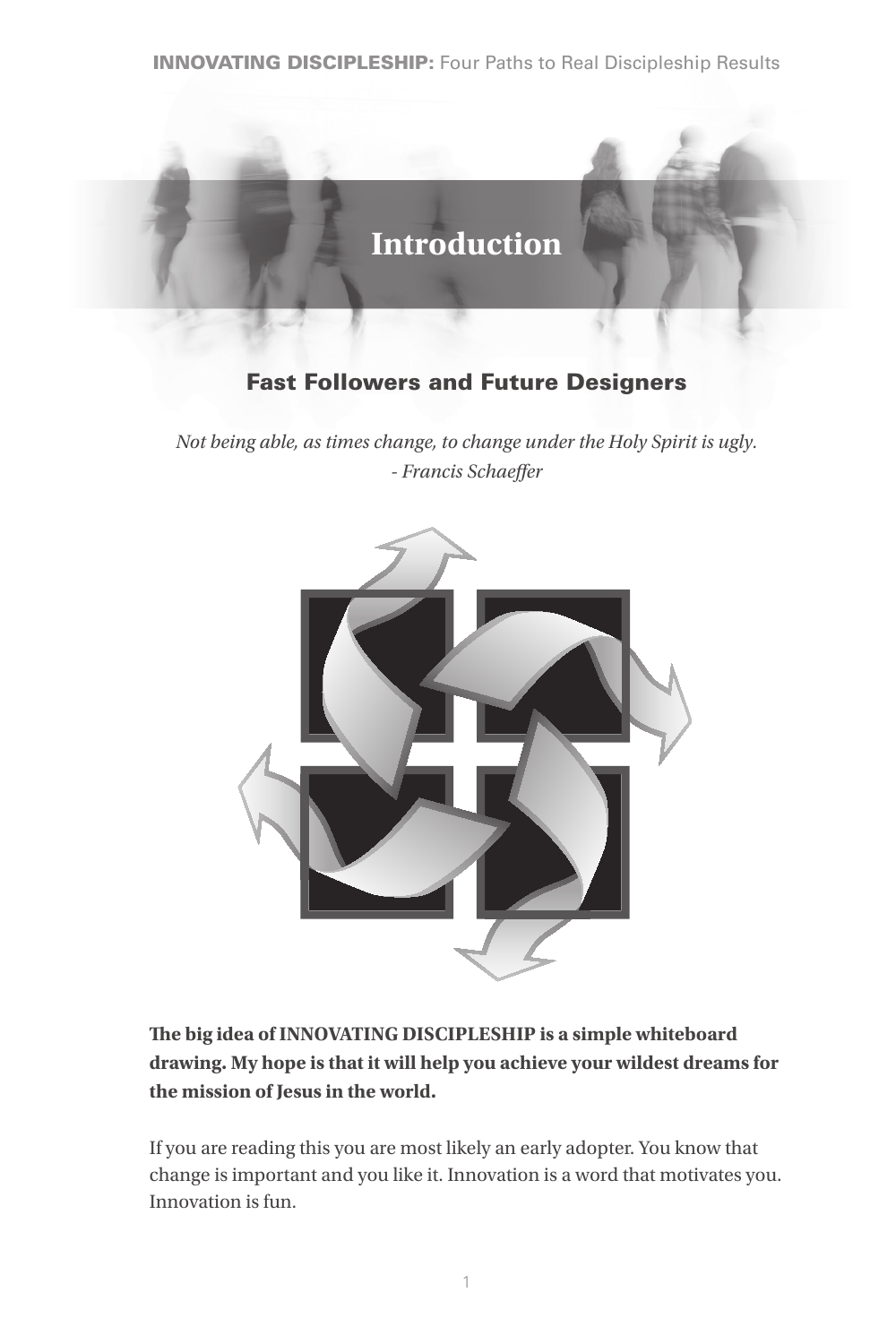You are a high definition leader. There are now more secondary screens in your life than children.

You are a high output leader. Multi-tasking and outsourcing are as basic to your existence as bread and water.

You are a high connection leader. You tweet at red lights. You "like" over breakfast. You read Seth Godin's daily post on your latest Applegadget.

And what about your ministry?

It's relevant and creative. My guess is that you serve in a multisite church (or just started something that will multi-try to multi-ply.) You digest new and dislike expected. You know what works. You think well on your feet. You care more about your community than the church down the street.

Honestly, you could pretty easily give a back-pocket talk on how to grow a church.

But as good as you are, you have a problem that you might not know about.

What is your probable problem?

## **Despite your strong gifts of leadership, most of your ministry is defined by fast-following and best-practicing.**

Don't get me wrong. Fast-following works and best-practicing can grow a ministry. But I believe that God wants more for you and hundreds of other gifted leaders. I believe he wants us to exchange our fast-following for *future-designing.* I believe He wants us to trade best-practices for *better-experiments.* I believe real ministry innovation should happen with the frequency of the sunrise not a solar eclipse. In the end the mission of making disciples is at stake.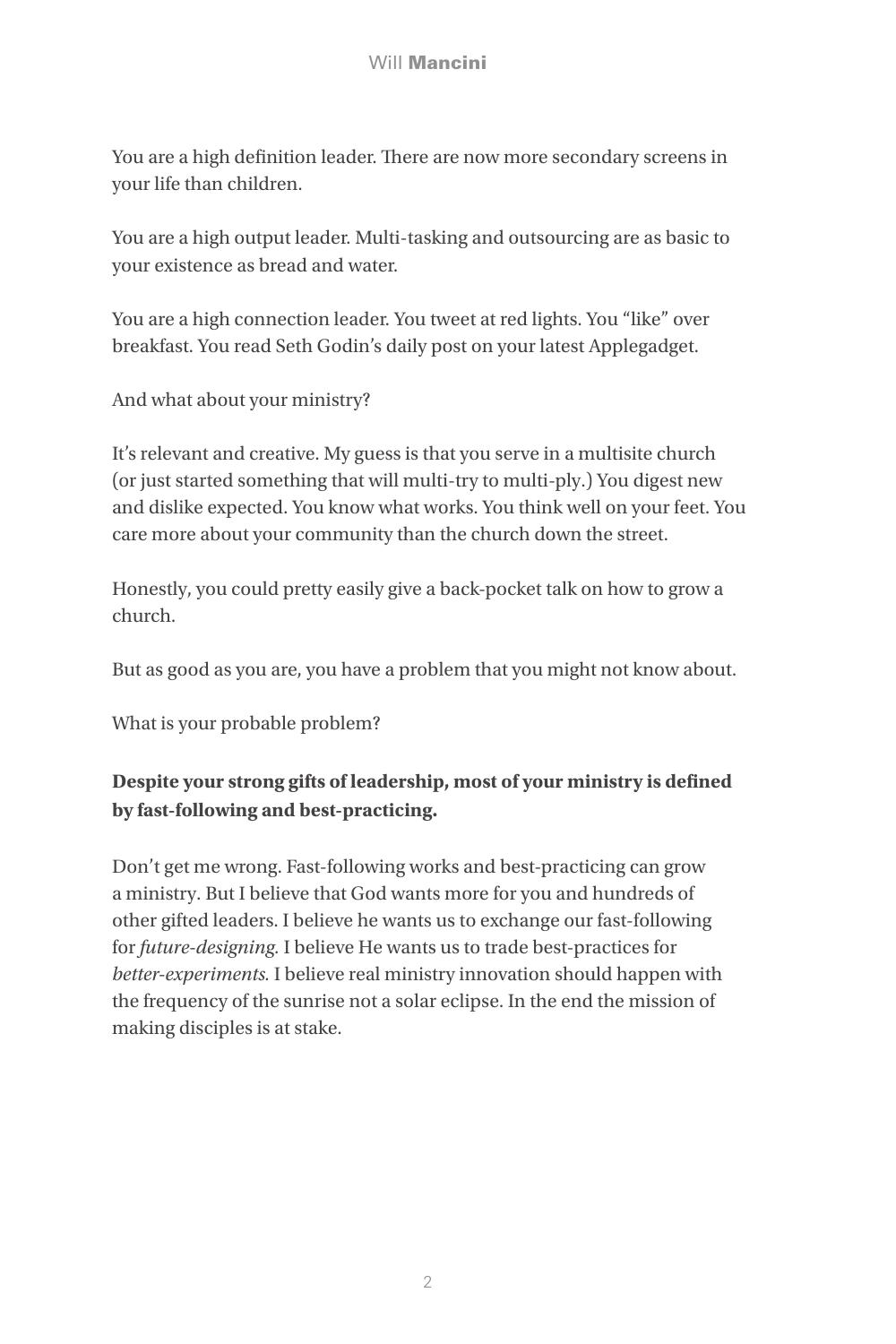## **WAVE RIDING VS. WAVE MAKING**

I've met more and more pastors who are tired of fast-following and bestpracticing. They want to accomplish more with their short lives. They are through with riding the next wave and are ready to make waves instead. More of the same thing the same way just doesn't seem better.

Listen to Steve Andrews, the lead pastor of Kensington Community Church. "I planted my church, and God grew it big. We've done externally-focused, church planting, and multi-site, and we'll keep doing them. But there are not enough years left in my life to simply keep growing this thing bigger. I'm interested in something more viral. I'm interested in changing the conversation from 'where is our next one' to 'how do we release 250 of our members to take our city?'

What about you?

I believe the moment is here to re-examine our assumptions about discipleship. Who will bring it? Everyday pastors will—from missional dreamers and megachurch leaders to church planting geeks and multiplication freaks.

What about you?

You are a fast-follower but were you were destined for more? You are a best-practicer, but are best-practices limiting you? You are an able leader, but is there a true originator and ministry inventor inside of you?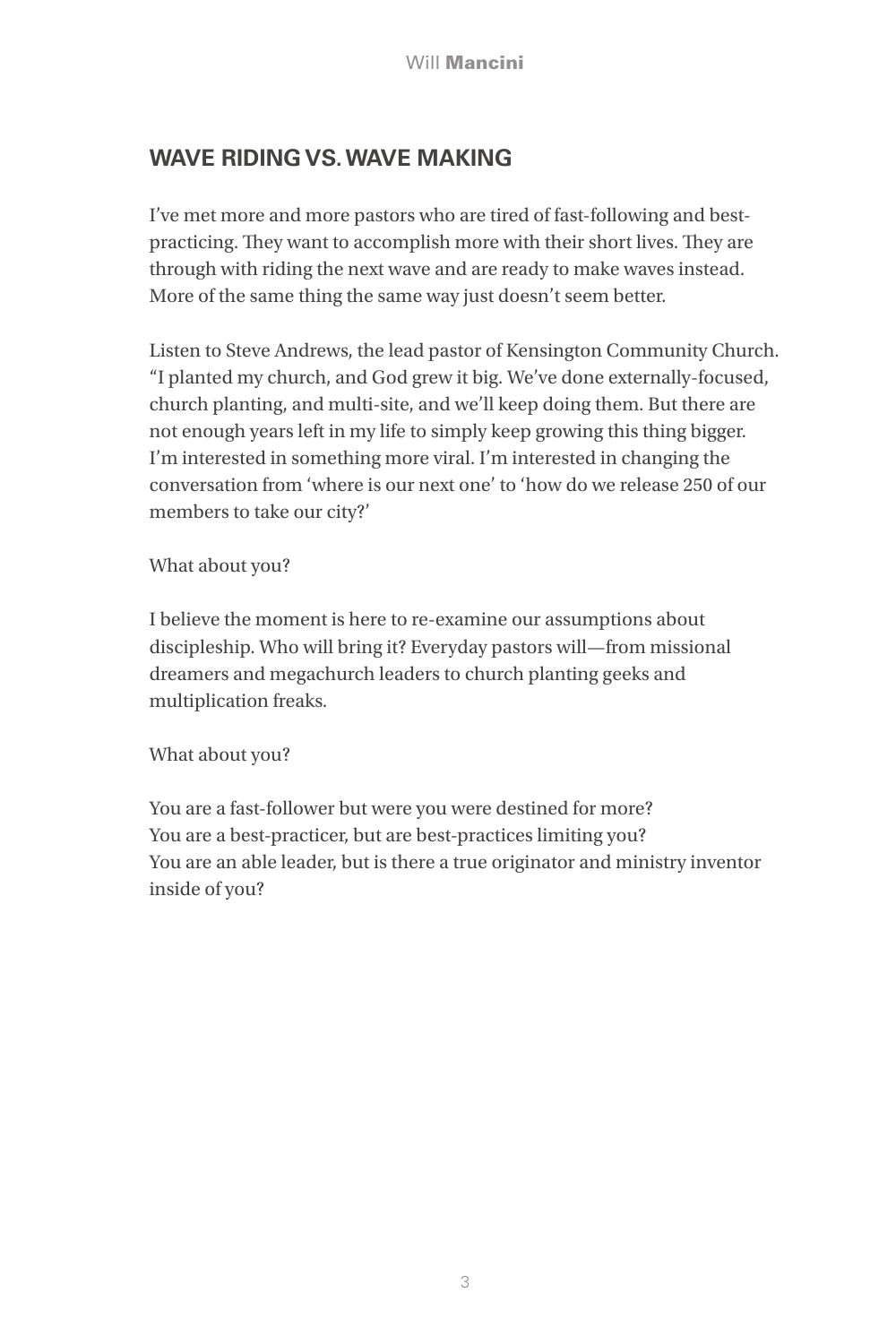## **WELCOME TO THE WORLD OF INNOVATING DISCIPLESHIP**

This short read is intended to have a dual effect.

First, INNOVATING DISCIPLESHIP is an annoying alarm clock that will aggravate you (just a little). It's time to wake up to the photocopied patterns of ministry that are holding the mission of discipleship back. We can't have you sleeping in when a new day is dawning.

Second, INNOVATING DISCIPLESHIP is your Morpheus and he wants to free your mind. Or like the movie Limitless, this is the pill to provide access to dormant brain regions. It wants to create new synapses where ministry imagination expands and news ideas flash like 4th of July fireworks.

As we jump into INNOVATING DISCIPLESHIP, we will be working from a simple whiteboard drawing- one tool to equip you as God's co-creator. After all, he designed you to help design a better future.

If you are still interested, take a trip with me to discover the meaning of this little equation:

**1+2+4+16** = ∞

### **one whiteboard drawing**

*defined by*

#### **two vision decisions**

*reveals*

### **four paths to the future**

*that provide*

#### **sixteen super-questions**

#### *for*

#### **limitless ministry innovation**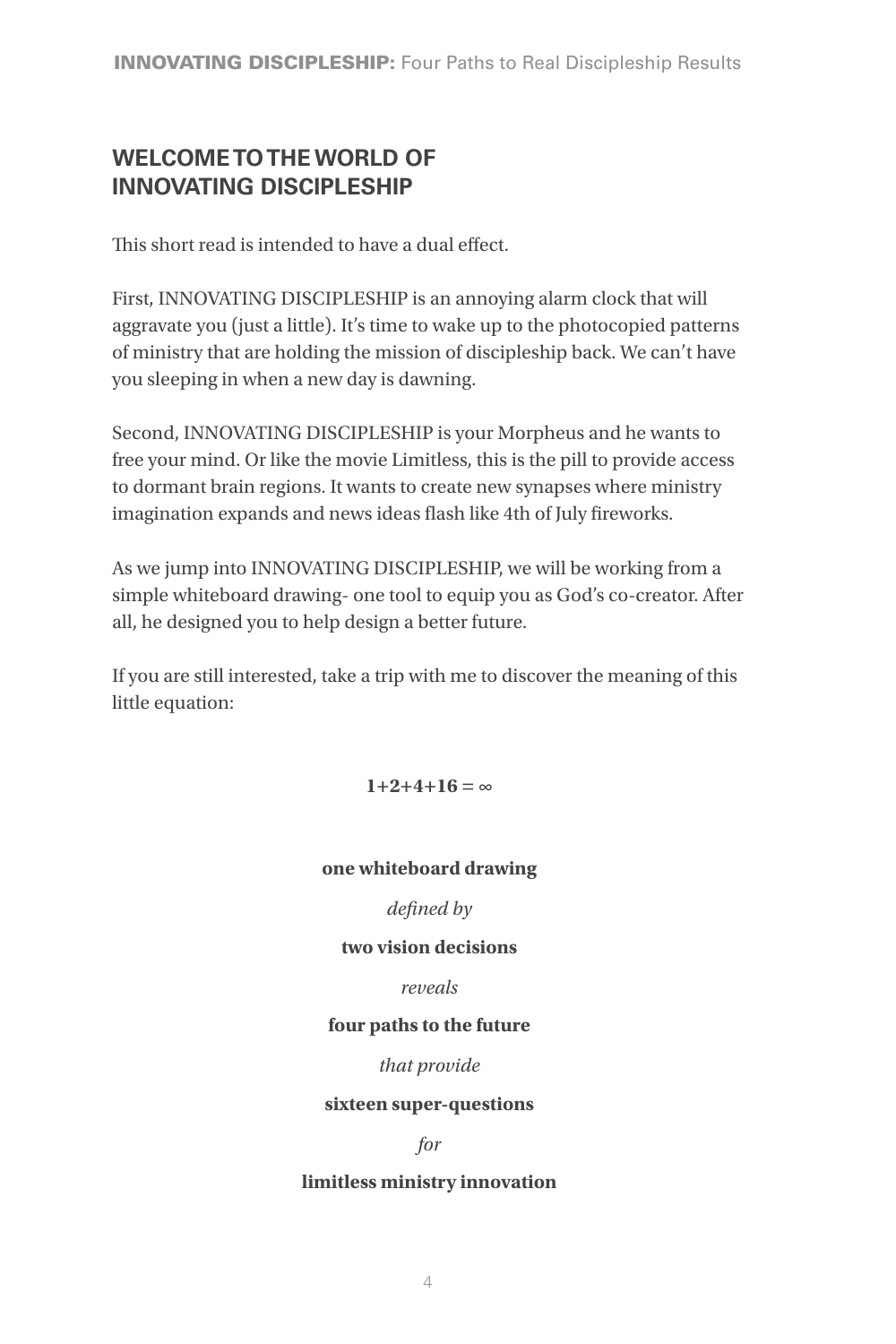

# Chapter 1

5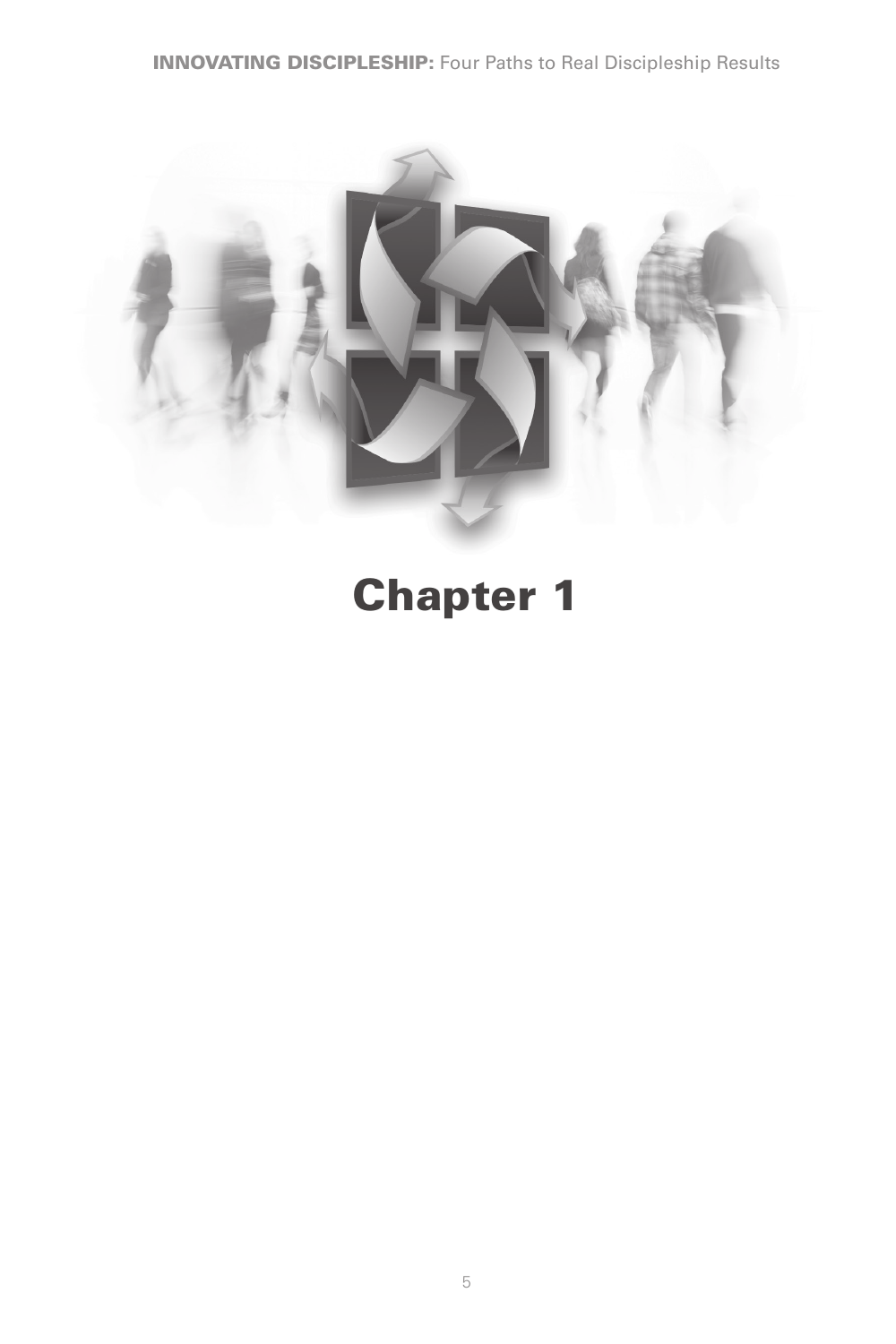Will **Mancini**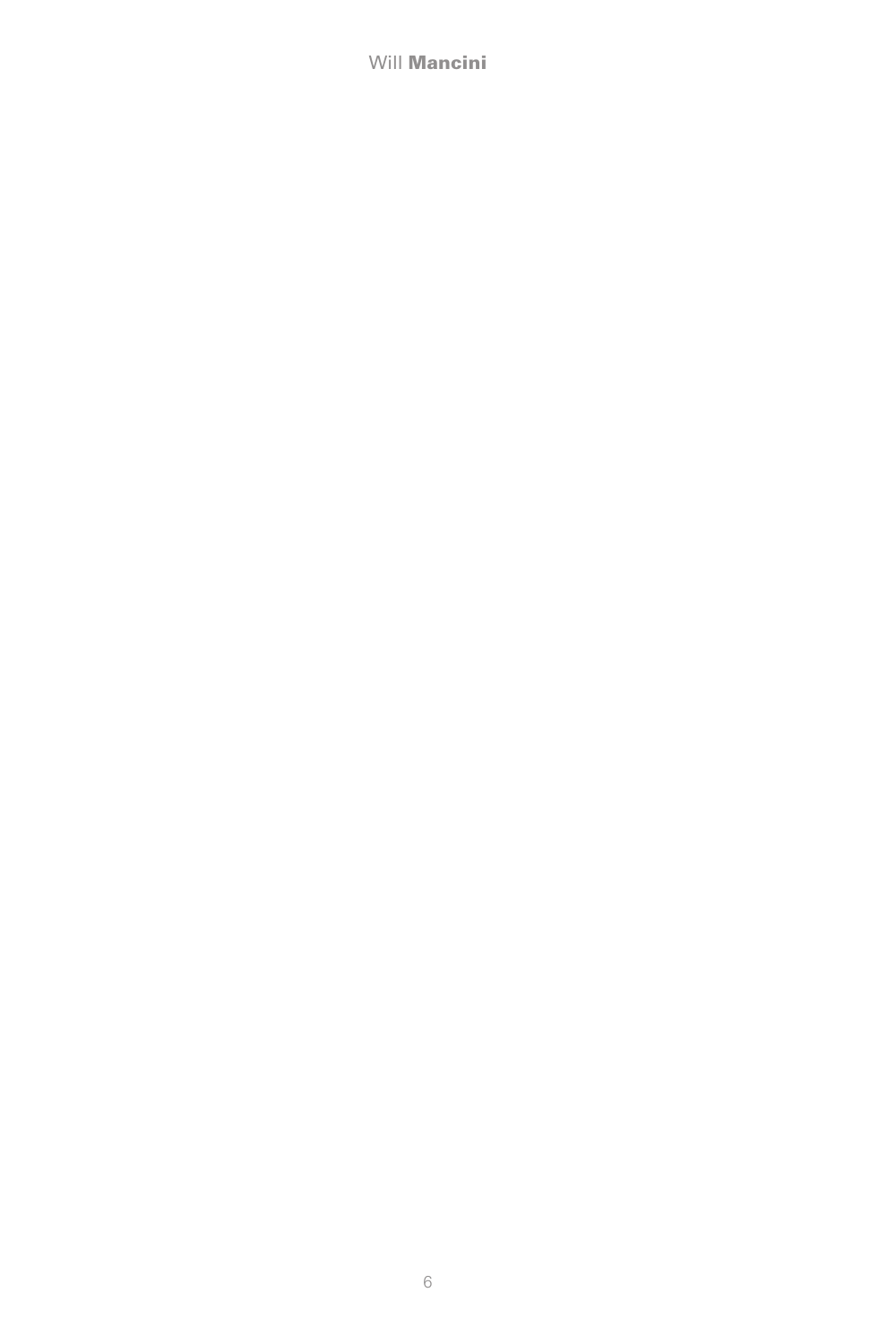# **Chapter 1: Finding Your Vision Switch**

## [ 1 whiteboard drawing +  $2 + 4 + 16 = \infty$  ]

*Do not quench your inspiration and your imagination, do not become the slave of your model - Vincent Van Gogh* 

Every once in while I find a new feature on my Mac or iPhone, because I discover a default switch or button that I didn't know existed. In fact, there is a specific definition for this:

1 Default: a selection automatically used by a computer program in the absence of a choice made by the user

Many times it's no big deal, but sometimes I want to kick myself for missing out on some cool functionality. I didn't know the default switch even existed!

After a decade of daily conversations about vision with ministry teams, I have discovered a hidden vision switch with a default position in the minds of church leaders. But this default setting is not just about missing out on a nifty feature. It's about a fundamental mode of thinking that's limiting us.

Let me explain.

One question I always enjoy asking church leaders is "How do you want your church to be different two years from now?"

What kind of answers do I get?

1 http://www.merriam-webster.com/dictionary/default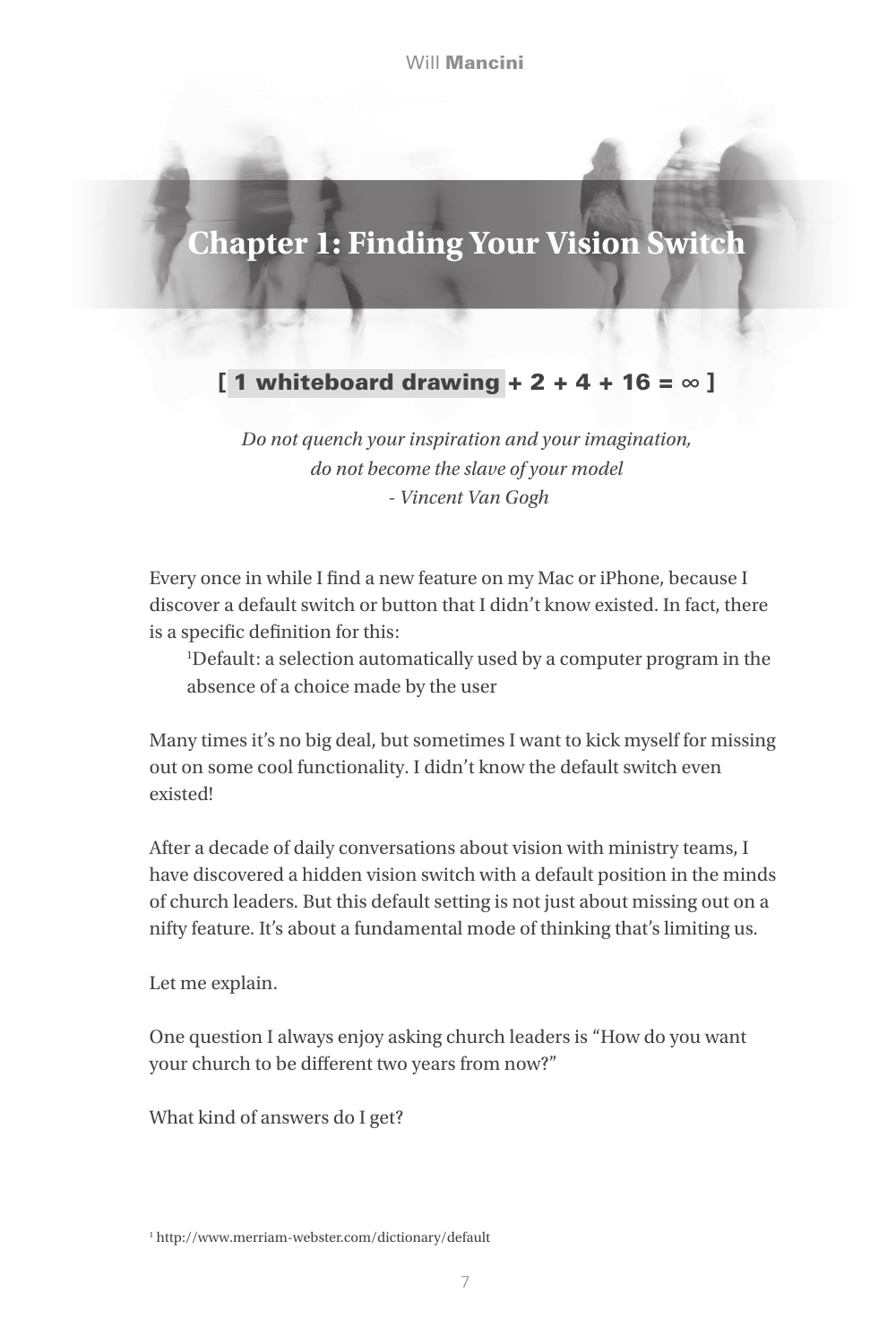The most common two-word response is "more people." Of course that expresses itself in many forms:

- Increased worship
- More growth
- Higher attendance
- Additional services
- Reaching more people
- Reversing decline

Think about that for a minute. "How do you want your church to be different in two years?" Imagine the infinite number of answers possible to this question. For example, pastors could have responded with answers like:

- More desperate for Jesus
- More intimacy between husbands and wives
- More engaged in social justice and civic responsibilities
- More families having devotionals together
- More friendships with people far from God
- More students serving other students

But, for the most part, they don't give answers like this. Despite the rainbow variety of gospel-centered, life-transforming possibilities the most common answer is always, in one form or another, "More people."

Keep in mind that the one-dimensional answer of "more people" transcends an incredibly wide variety of church settings and leaders, from uptown to small town, mainline or online – from the newest staff newbie to the post-retired, hard-to-expire. Everyone wants "more people."

And "more people" is good. Jesus wants more people, too. And, yes, churches "should count people because people count."

But there's something important behind the answer of "more people." And that something reveals this default setting in the life of the everyday pastor. Church leaders are not just saying that want "more people." What they are really saying is…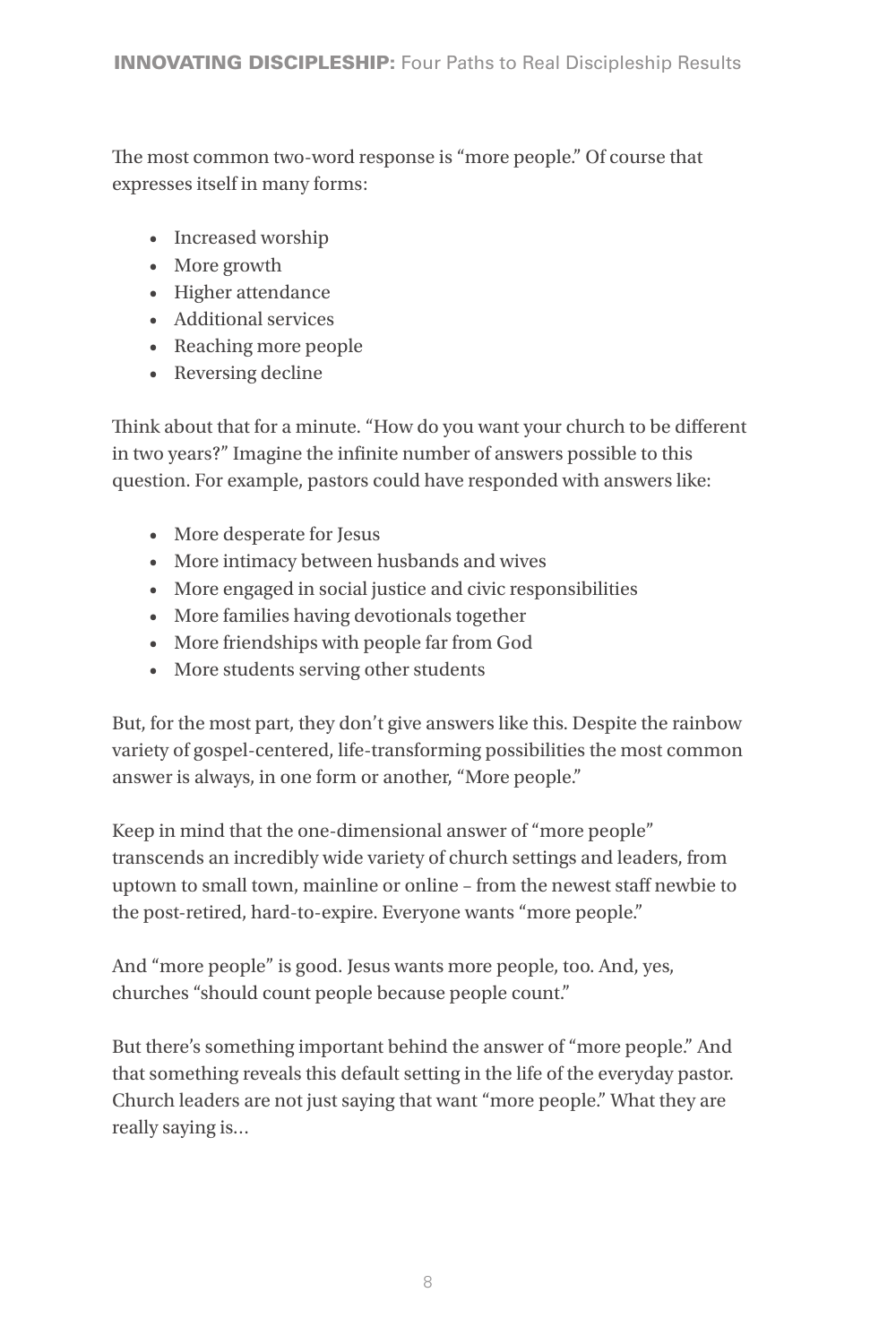## **"We want more of the same thing the same way."**

Or to spell it out a little more…

"We want more of the same thing (people in attendance) the same way (with our existing worship and program offerings)."

Let's unpack what this means even further.

When a leader tells me that they want more people, they are usually NOT saying two things.

First, they are typically NOT asking for a different result. The result they were looking for yesterday was more attendance. The result they are looking for today is more attendance. And, without intervention, the result they will be looking for tomorrow is more attendance. That's the first way the hidden default switch works. **We don't naturally look for fundamentally new, different, or better results,** but more of the same of what we commonly measure.

Second, the leader is typically NOT asking for a different strategy or revised ministry model. They already have worship offerings and some arrangement of additional classes, groups and events. The second way the hidden default switch works is by reinforcing the assumption that the same results will come *in the same way*. **That is, the leader is not really exploring or imagining a fundamentally new or different or better model.**

So, the hidden vision switch reveals two default mindsets in most conversations about church vision:

**Default Mindset #1: More attendance is our primary desired result.**

### **Default Mindset #2: Our ministry model doesn't need to change.**

Now let's examine a second definition for the word default:

*A selection made usually automatically or without active consideration due to lack of a viable alternative2*

2 merriam-webster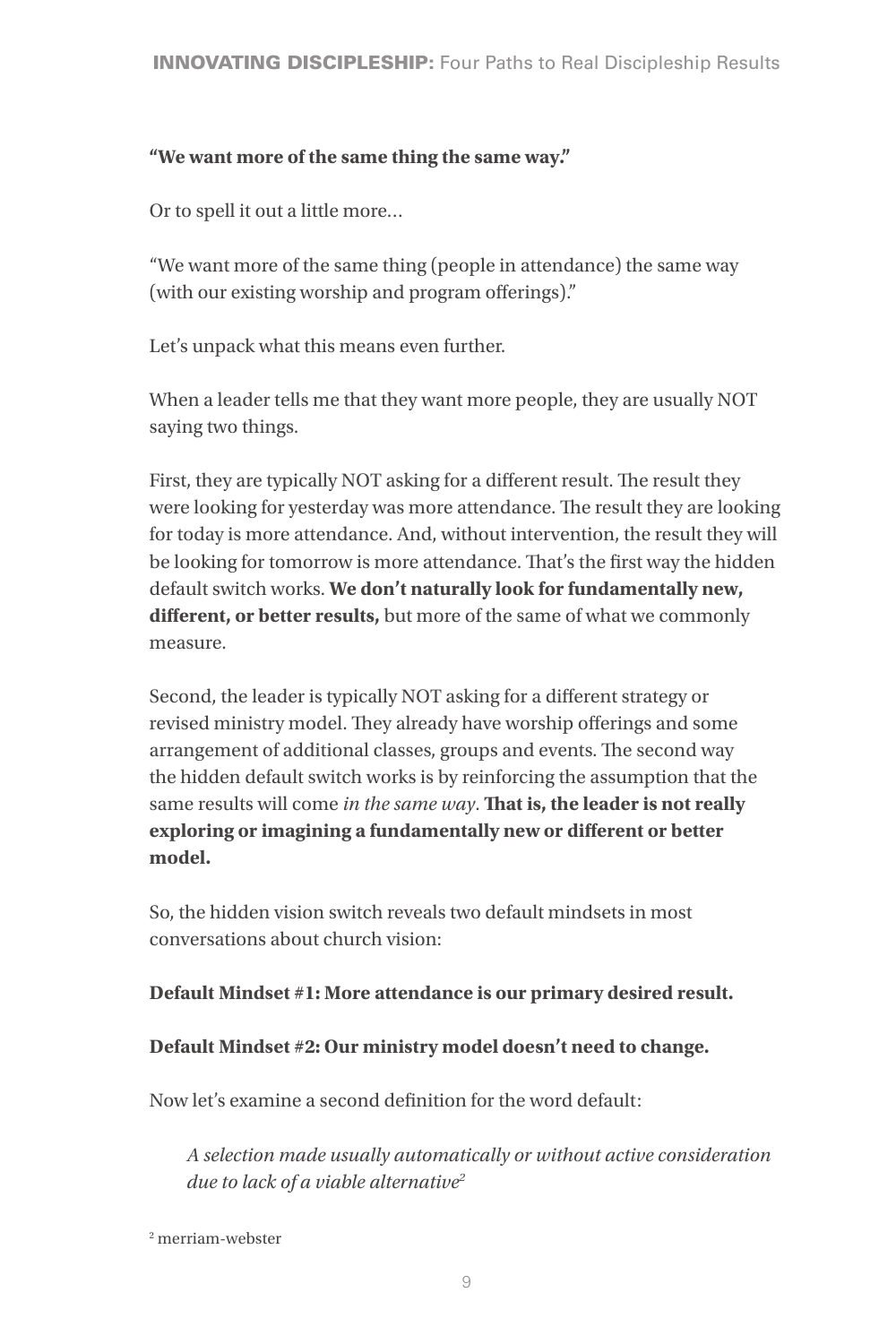This definition exposes the liability of that darned hidden vision switch. What's at stake? Pastors make "automatic" decisions without "active consideration" of "viable alternatives."

So how do we open our mind's eye to consider new alternatives? That's what the rest of INNOVATING DISCIPLESHIP is about.

For now, we will end the chapter with this conclusion statement:

**When a pastor thinks about a better future for the church, the default desire is more of the same thing (usually attendance) the same way (existing ministry model). We will call this "same thing – same way," thinking for short.** 

If we create a matrix of the four potential paths, you have the start of one simple whiteboard drawing. Think of it as an innovation matrix. Through this window, you'll see the four paths to better discipleship results.

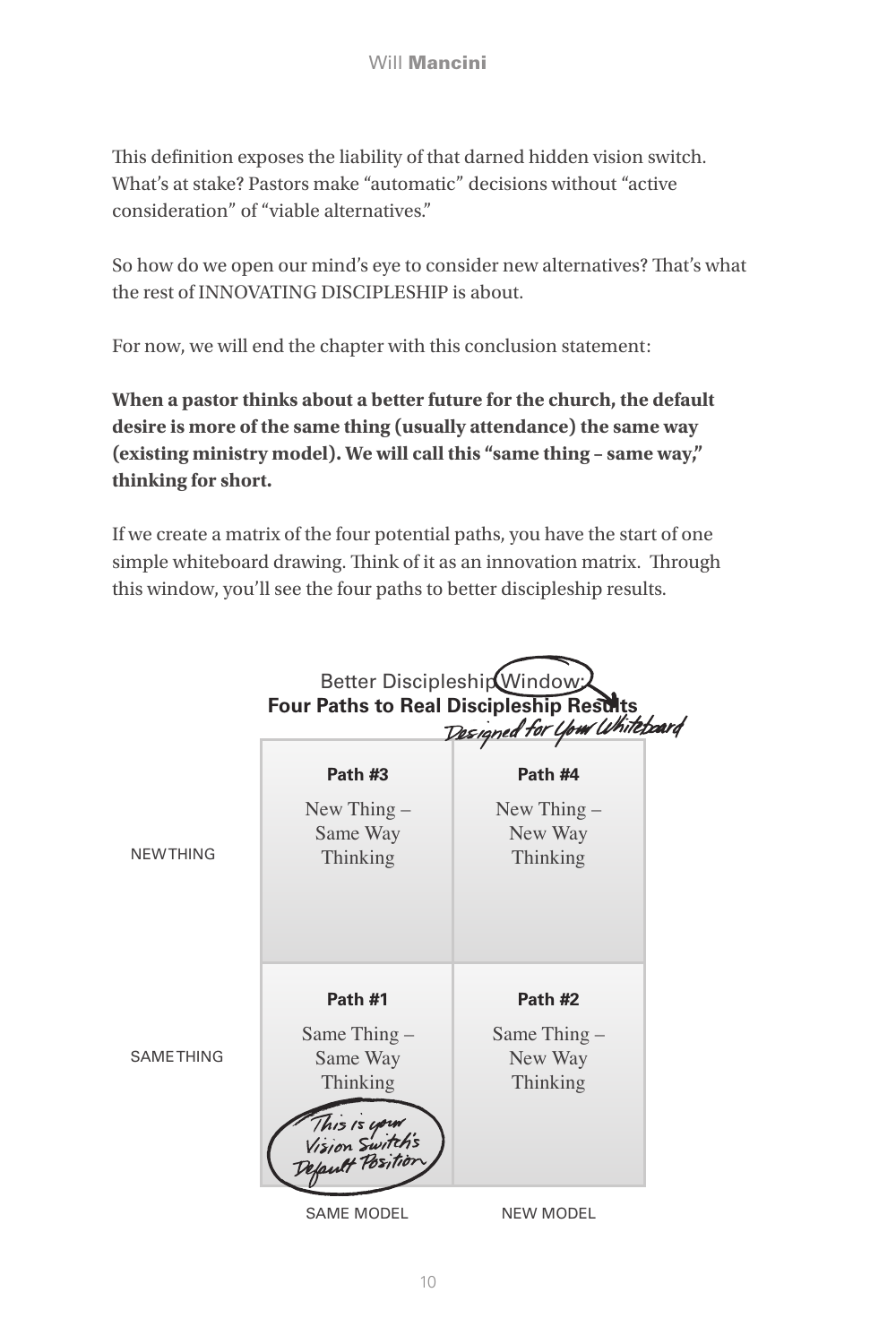Will **Mancini** 



# Chapter 2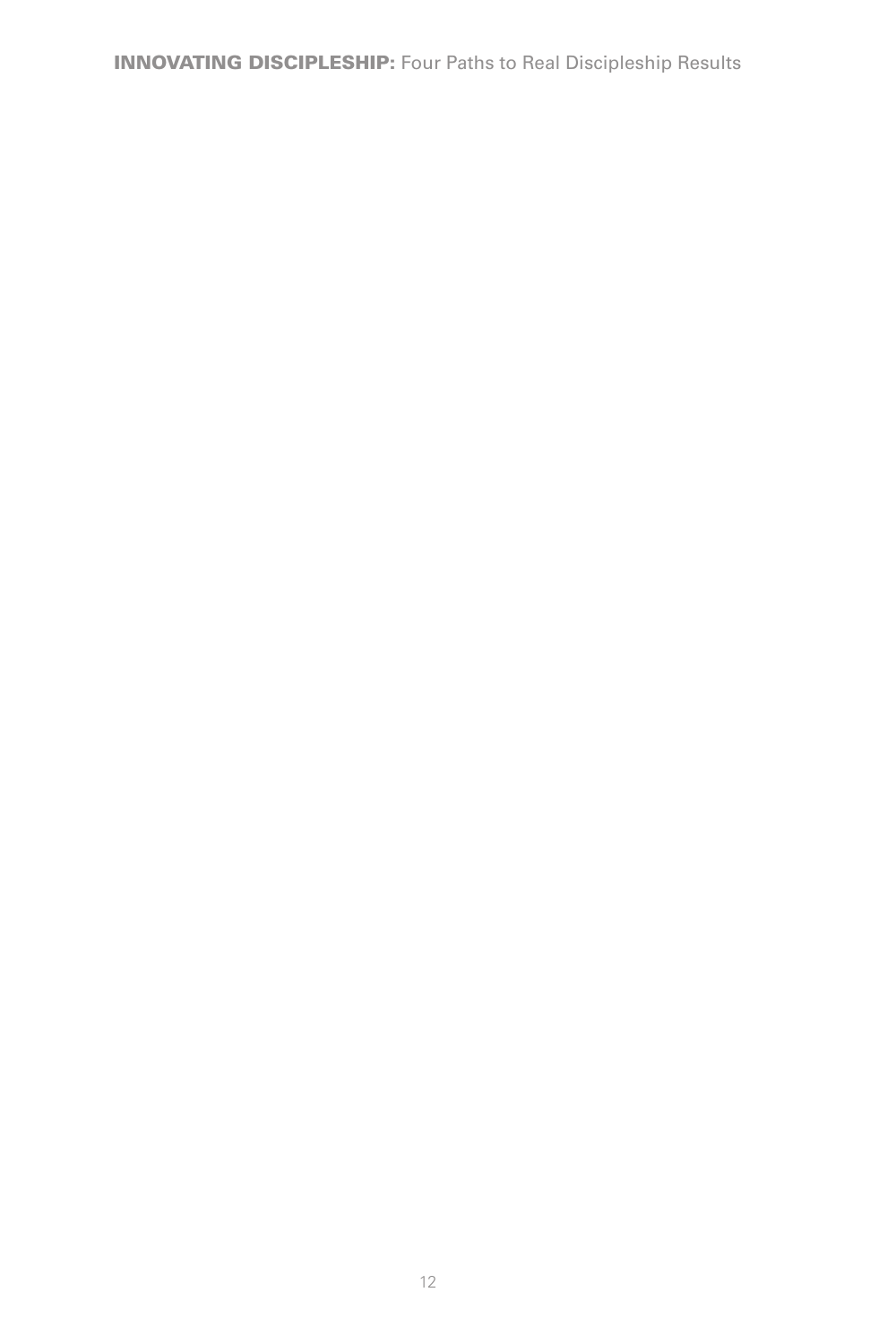# **Chapter 2: Scoreboard 101: Three Kinds of Results**

## $[1 + 2$  vision decisions + 4 + 16 =  $\infty$  ]

*Instead of counting Christians, we need to weigh them. - Dallas Willard*

The first of our two vision decisions is:

## **Decision #1: Is our vision to have more of the same results or some new result?**

Identifying the default mindset in the last chapter brings us to the first huge barrier to innovation – lack of clarity about results. To the extent we are unclear about the results we want, innovation will either feel unnecessary or be driven by unanchored creativity.

I recently read a question posed by Mike Breen, former senior pastor and organic discipleship guru: "Why is all of our innovation in ministry about technology and not about discipleship?" That's a great question. His point is that conversations about innovation can easily revolve more around gadgets than changed hearts. It's easy to talk technology without connecting the dots to better outcomes in peoples' lives.

In order to equip you to answer Decision #1, let's provide some vocabulary and define some important points to keep you and your team crystal clear every day about results. Any result you can desire for your church will fit into three broad categories – input results, output results and impact results.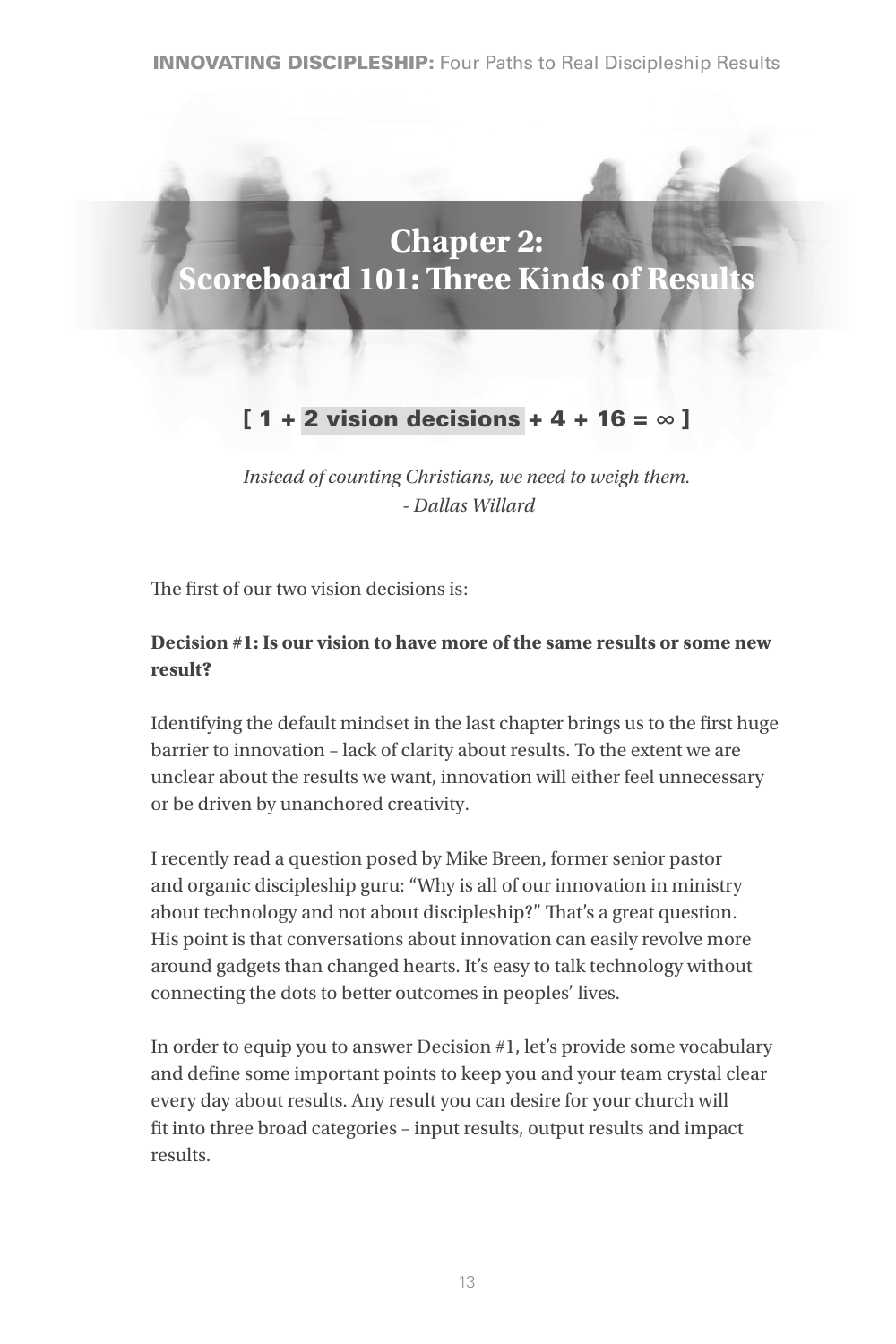## **INPUT RESULTS**

**Input results in the church world focus on the number of people and dollars that "come into" the church.** Input results are important. You don't have a church without them. It's also important to measure input results. You can't lead well without knowing them.

Common ways we talk about input results include the "ABC's" (Attendance, Buildings and Cash) or "nickels and noses" or "butts and bucks." Every week, thousands of churches across the land will print their input results on a worship bulletin or review them in the next elders meeting. Input results inform the functional dashboard of the North American church.

## **OUTPUT RESULTS**

**Output results refer to actual life-change outcomes that God intends for followers of Christ individually and together.** Examples of output results include the quality of a believer's prayer life, the skillfulness in sharing the gospel, or the development of patience as one of the fruits of the Spirit.

There are hundreds of biblical phrases and concepts to capture the wonder of gospel-centered output results. Terms like "spiritual formation" and "transformed living," to "Christlikeness," and "full devotion to Christ." I have never met a church without some banner, slogan or mission that points to output results. Output language shapes the primary intent of all the pastors I have ever met.

While many Scriptures speak directly to the output results, three passages are noteworthy for how they bring clarity, direction, and specificity to our understanding of output results.

In the first passage, Matthew 22:37, an expert lawyer tries to trap Jesus in his words. The hope of this trickster is that the right question will trip a wrong response leaving Jesus tangled in technicalities. But our Savior masterfully eludes the verbal snare by cutting through the complexity of Jewish laws with a stunning simplicity. With a brilliant synthesis that we know as the Great Commandment, Jesus replies: "Love…" The text clarifies the singularity of love—loving God and loving neighbor—as the ultimate outcome of life in Christ.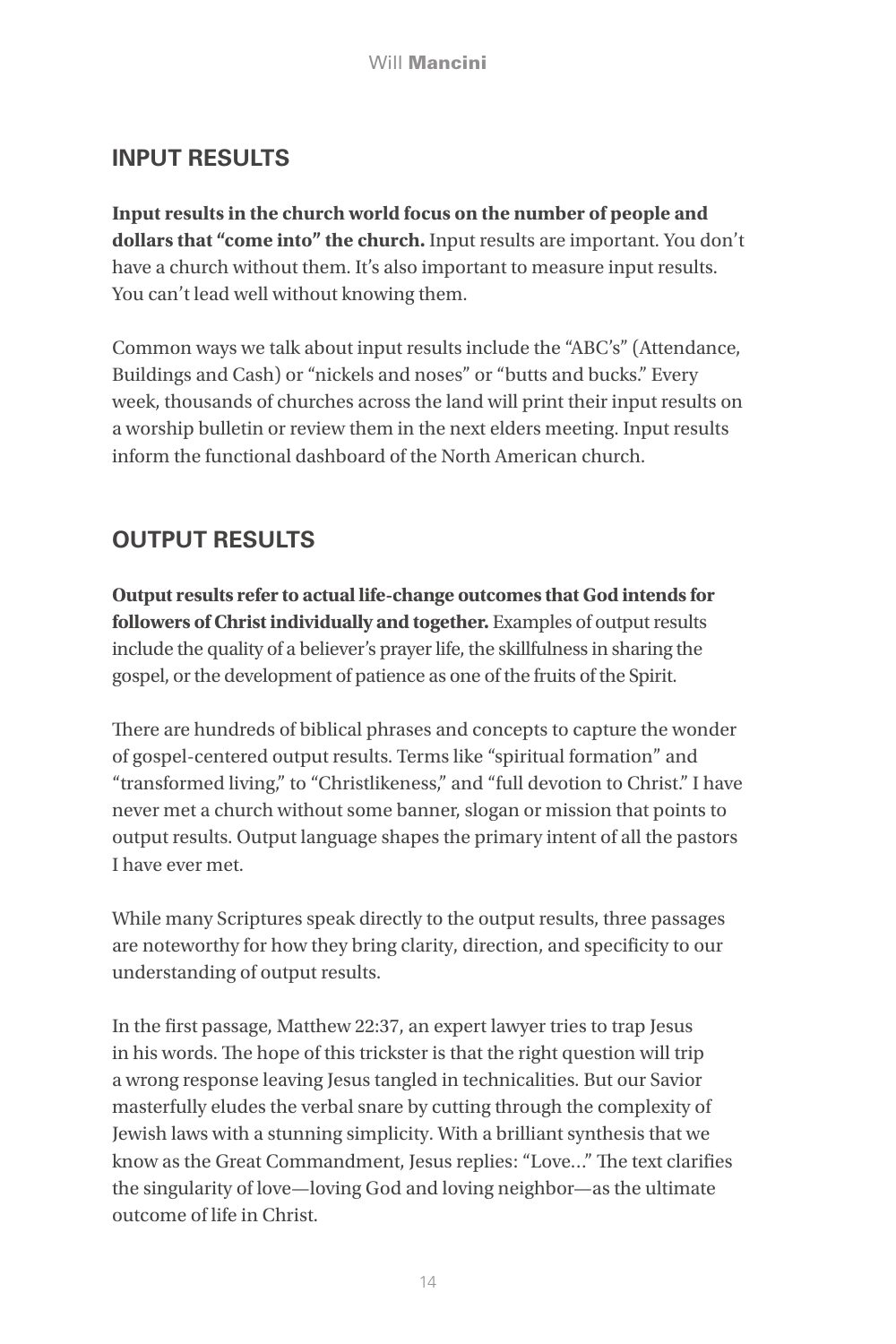The second passage points to the prime directive of the church. Although the Great Commission is articulated differently in all of the Gospels, the evangelical favorite is Matthew 28:18-20. In this passage, the output results of the church are preserved through the mandate to "make disciples." This mission is pervasive in two ways: it permeates the entire globe in geographic scope and it demands a full scope of obedience to "all that Jesus commanded." Jesus' disciples are to fill the entire planet and Jesus' teachings are to fill the entire disciple.

The third passage is Galatians 5:22, where nine amazing attributes, known as the fruits of the Spirit, expand our imagination as a beautiful picture of Christ-like character. In this classic "output verse" we see a wonderful specification of total transformation. We are not left with glittering generalities. The Spirit's desired end with us and in us is so clear and specific that its attraction and accountability is inescapable.

The output results of the church are black and white in Scripture. Most importantly, the living output that God requires of each one is satisfied by Jesus the One. That's good news! In other words, in our talk about "results" in general we must never allow legalism to slip in. Through the cross, Jesus' perfect life is credited to our account, so that our progress toward better "output" is centered and enabled in Him.

# **IMPACT RESULTS**

**Impact results capture the broader effect of the church in the surrounding city or community.** Think of it as the positive difference that is made from the sum of believers influencing a region or pursuing a specific kind of social impact together. An example of an impact result would be lowering the number of homeless people or reducing the percent of teenage pregnancy or increasing the high-school graduation rate in an area.

The key to distinguishing impact results is that they are not a direct measure of the church's mission but a by-product, so to speak, of the mission's accomplishment. Using our example, we can be reminded that Jesus did not command his disciples to decrease teenage pregnancy in a particular geographic area. Therefore impact results may be the positive but the "notnecessarily-designed" results of good disciple-making.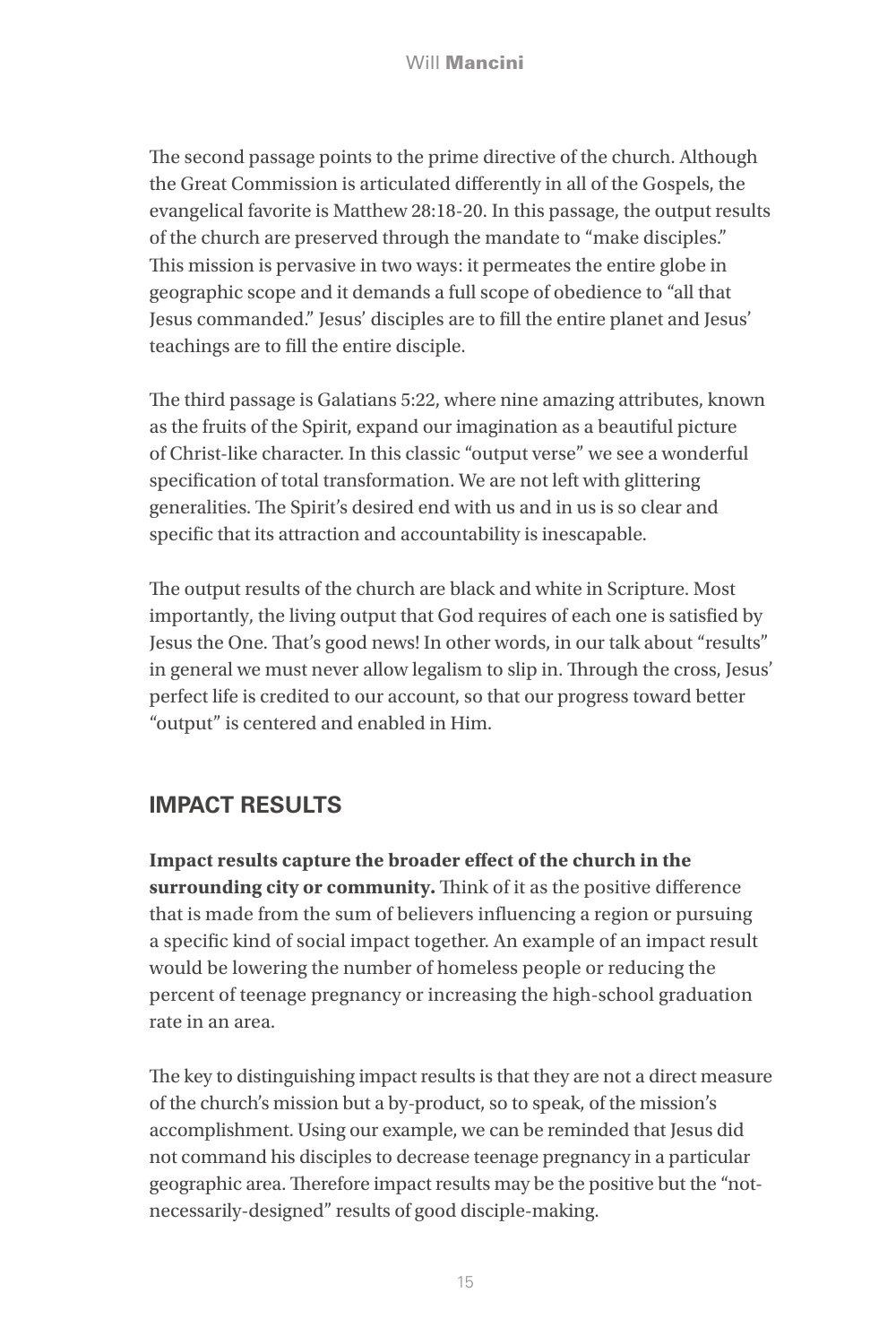For example, the mission of the Upward Sports is to "Introduce children to Jesus Christ by creating opportunities to serve through sports." When I asked Upward leader's to share their "best-of" stories, they recounted several impact results. For example, a father came to Christ while serving in Iraq. At the last minute before departing overseas, his son slipped an Upward Bible into his dad's military duffle bag. The dad found it, read it, and trusted Jesus with his life. Another story was told of recently separated parents who reconciled after a halftime devotion at their child's basketball game. While these results are wonderful moments to celebrate, they are not output results for Upward. The ministry does not exist to save dads or redeem marriages. These are broader impact results.

Other times, the impact results come with focused energy toward a specific vision. For example, Christ Fellowship in Miami launched a separate nonprofit named "Caring for Miami." Among several social initiatives, they have rescued over one thousand babies from abortion through two women's centers. Again, this noble accomplishment represents an impact result, not an output result. Because the church has made and matured disciples (output), the presence of these disciples has saved the lives of unborn children in the city (impact).

Therefore, when we cast vision for specific kinds of impact beyond making disciples, or if we find the "salt and light" influence of our congregation noticeably changing the community, we call this an impact result.

If you want to have a whiteboard collaboration about results, here's how I like to draw it.

Three Types of Results

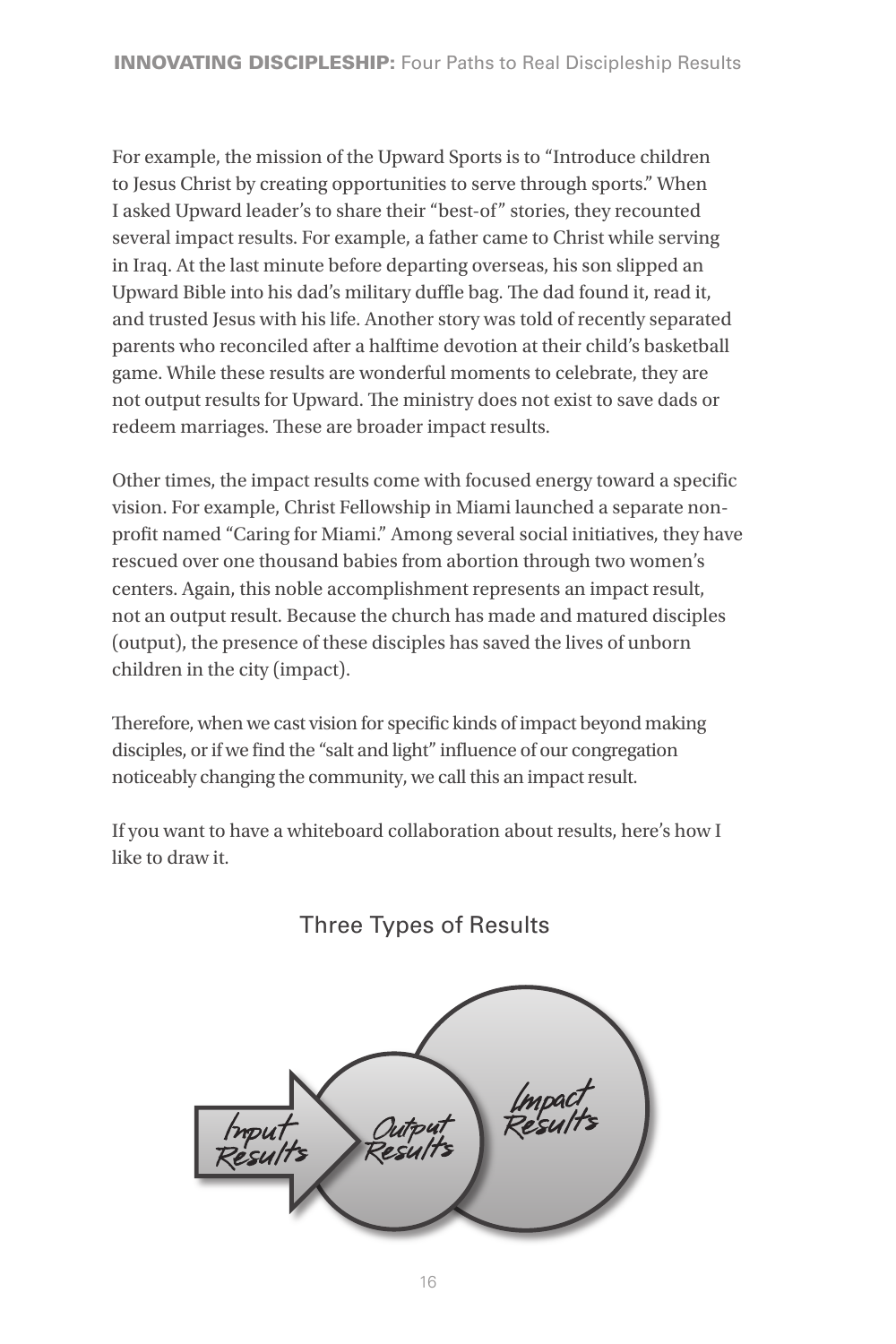A tree is a useful analogy to relate input, output, and impact results. Let's imagine a Florida orange tree soaking in the sun and drinking in gallons of rainwater. We could actually measure exposure to light and absorption of water as input results. After all, you can't have healthy citrus without them. Output results reflect the total number of good oranges produced. Impact results are the happy faces and healthy bodies of little Joey and Suzi as they guzzle down fresh OJ with their scrambled eggs.

| <b>Organization</b>       | Input                                                                                              | <b>Output</b>                                                                                                     | <b>Impact</b>                                                                                                       |
|---------------------------|----------------------------------------------------------------------------------------------------|-------------------------------------------------------------------------------------------------------------------|---------------------------------------------------------------------------------------------------------------------|
| <b>Orange Juice, Inc.</b> | $\bullet$ Gallons of<br>water<br>• Days of<br>sunlight                                             | • Oranges per tree<br>• Pounds per acre<br>• Juiciness and<br>sweetness                                           | • Enjoyable<br>breakfasts are<br>more enjoyable<br>$\bullet$ Vitamin C intake<br>• More smiles for<br>kids and moms |
| <b>Upward Sports</b>      | • Kids attend<br>sports league<br>• Churches host<br>leagues<br>• Parents pay for<br>participation | • Children hear<br>the gospel<br>• Children see<br>Christ-inspired<br>servanthood<br>• Children trust<br>in Jesus | • Increase in<br>family member<br>salvations<br>• Lower divorce<br>rate from<br>participating<br>families           |
| <b>Local Church</b>       | • Worship<br>attendance<br>• Weekly giving                                                         | • Engaged prayer<br>life.<br>• Skillful at<br>articulating the<br>gospel<br>• More patient                        | • Reduced<br>homelessness<br>• Saved lives of<br>unborn babies                                                      |

# Three Types of Results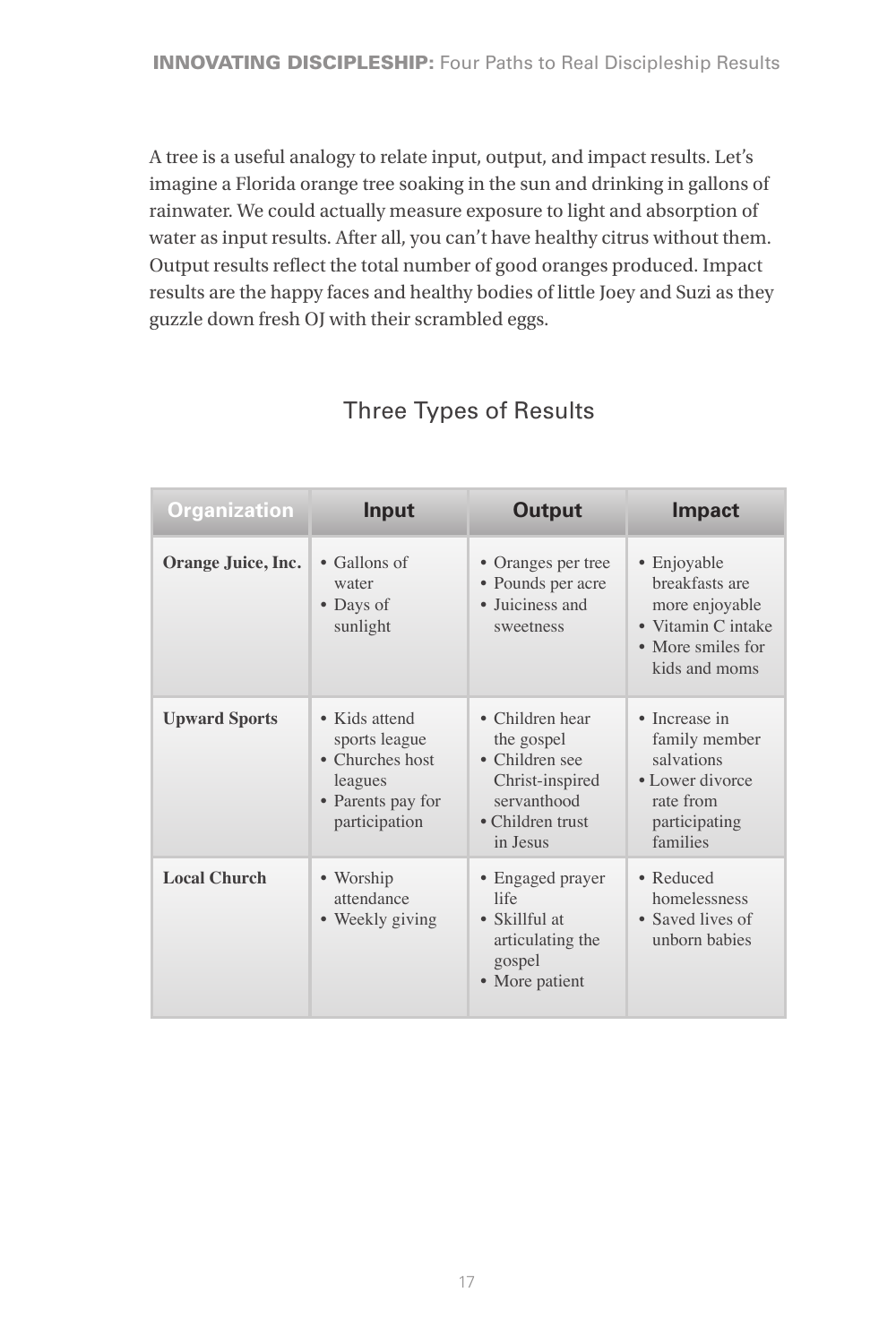## Our chapter conclusion statement is simple: **There are only three kinds of results: input, output and impact.**

Understanding these definitions will help us with Decision #1: Is our vision to have more of the same results or some new result?

Before we leave this question, let's consider one more dynamic that will help us make this vision decision.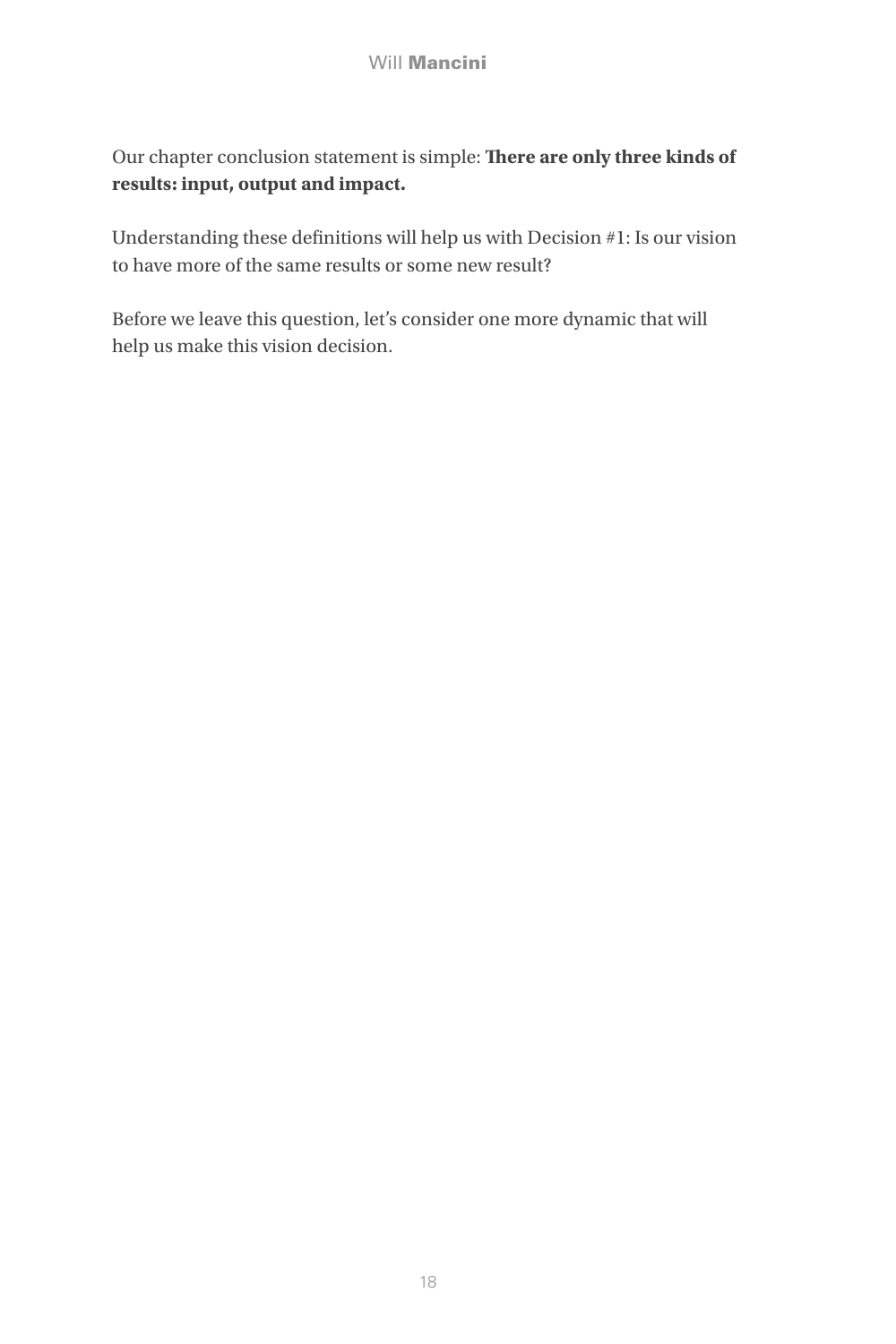Will **Mancini** 



# Chapter 3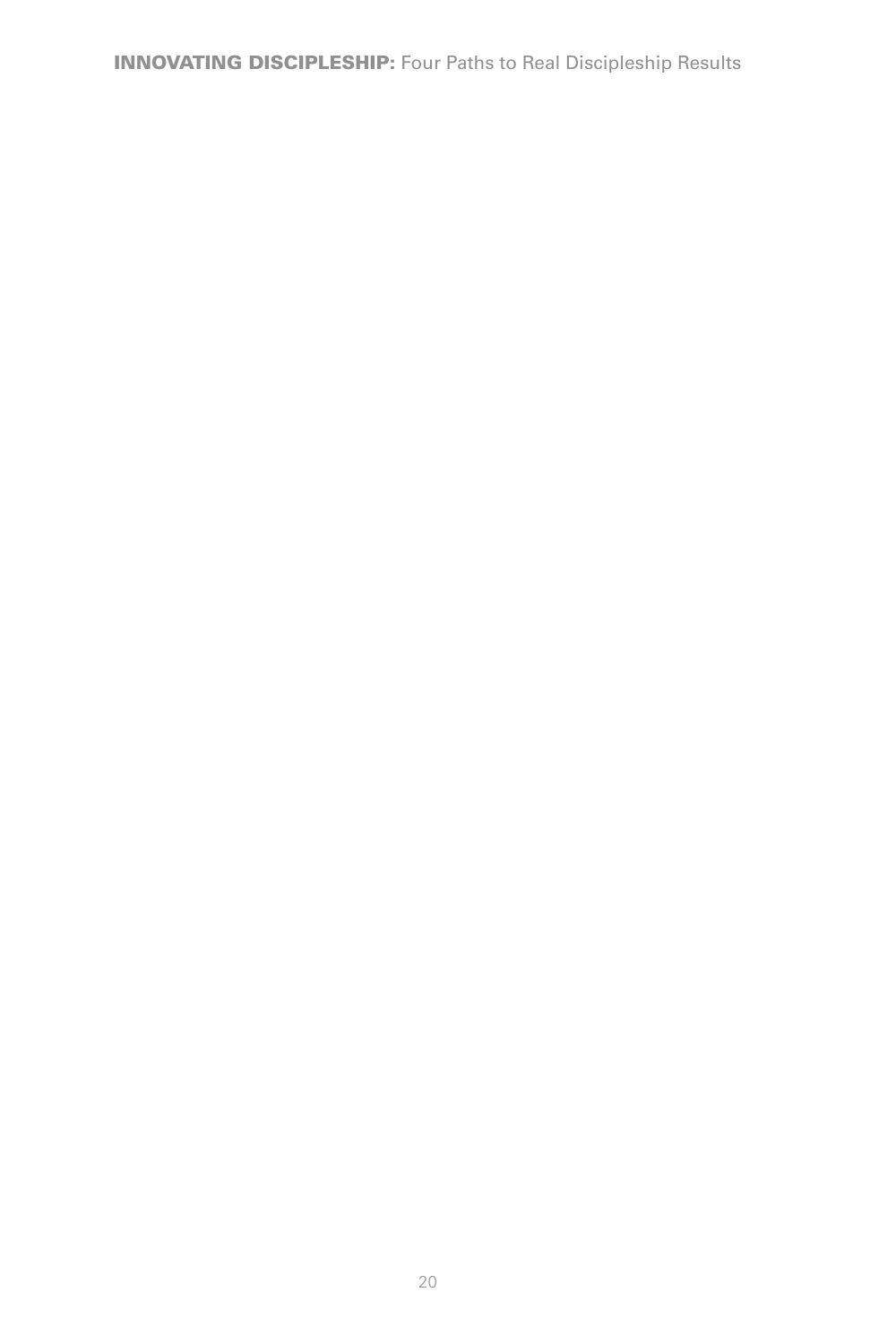# **Chapter 3: ROI or IRO?**

## $[1 + 2$  vision decisions + 4 + 16 =  $\infty$  ]

*When I have heard of large congregations gathered together by the music of a fine choir, I have remembered that the same thing is done at the opera house and the music hall and I have felt no joy. - Charles H. Spurgeon*

Now that we have looked at three kinds of results, it's important to wrestle with a singular observation: **Despite the importance of input results, they do not provide a necessarily positive indicator of mission achievement.** More attendance and more giving don't necessarily mean more and stronger disciples.

The bottom line is that input results are not the church's bottom line. Disciples who obey Jesus are the church's only genuine product. Therefore churches can have fantastic input results and be mission impotent.

Every leader must decide where they will look to determine their success. I want to suggest two strategies for validation: ROI – Return on Investment or IRO – Input Results Only. Scripture reveals a God who expects a return on investment. But experience shows that too many leaders are satisfied with *input results only.*

## **INPUT RESULTS ONLY**

Strong desire for, and careful attention to, input results are never the problem. The problem is when that's all we focus on. Over time with exclusive focus, input results become the pastor's *motivational bottom line.*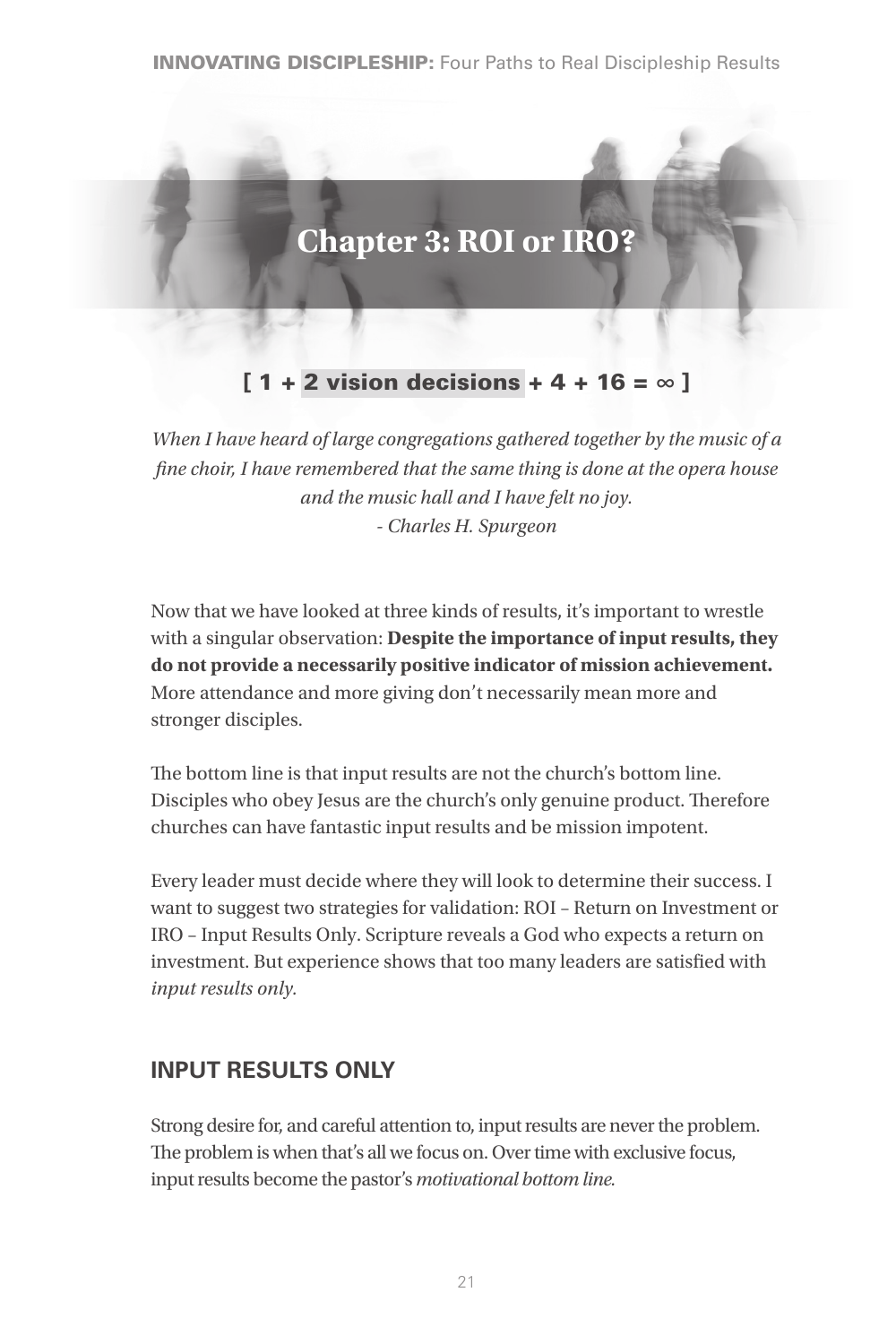But a pastor will quickly push back. "Don't we focus on output results all of the time?" In a manner of speaking, yes. You see, pastors speak and teach and preach toward output results frequently. We traffic in loving God lingo and making disciples mantra. Our challenge then, more specifically, is that we allow generic output language to validate our intent while we use input data to *validate our success.*

Craig Groeschel dives into this dilemma in his book, IT: "If you ask most church leaders, "What's you ministry about?" they'll give you a predictable response: "Were about loving God and loving people" or, "We're about reaching up and reaching out." If you look at what the ministry is doing and measure it against their claims what you would find is often inconsistent."

The most important question to now address is "What drives our functional reliance on input results to validate mission success?" I believe there are eight key reasons.

- 1. **Input results are obvious.** Most preachers get up every week and immediately feel the fullness of "the house."
- 2. **Input results are tangible and therefore easy to measure.** It doesn't take much effort to get a headcount. And money is not only easy to count; our banks make us do it to make the weekly deposit.
- 3. **Input results pay the bills.** When I was a college student, I remember thinking, "It really doesn't matter how I spend my time, as long as my grades are good." The same is true at church. If more people and money are coming in, everyone in leadership including the pastor feels the day-by-day relief that, "all is good."
- 4. **Input results are legitimate output results in the business world.**  Our elder boards and deacon teams are filled with lay leaders who sweat it out for high-expectation money outputs. Is it possible that the legitimate money metric of 9-5 also makes it onto the agenda for the evening church meeting?

<sup>3</sup> Groeschel, Craig. *It: How churches and leaders can get it and keep it.* Zondervan: Grand Rapids, 2008, pp. 42-43.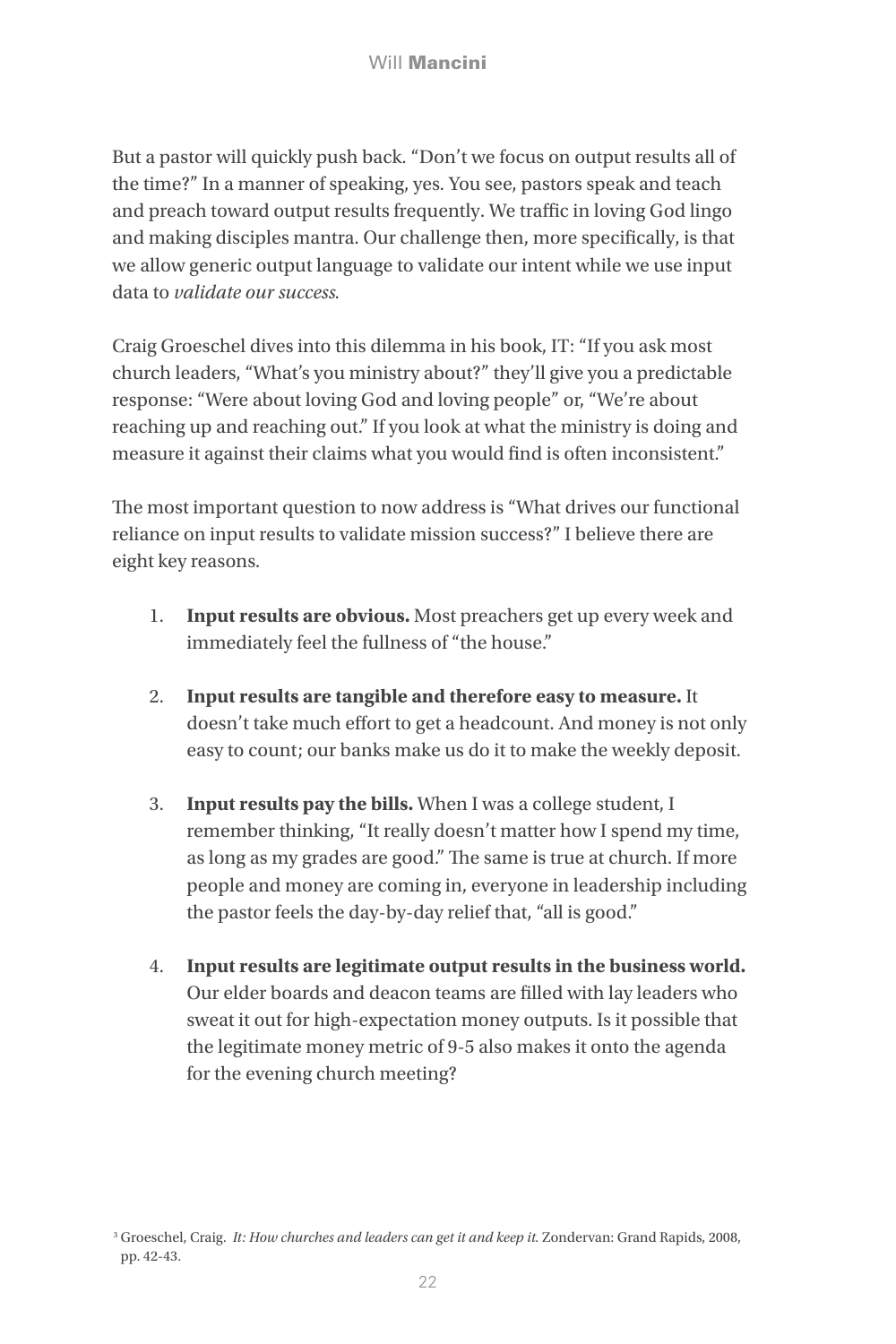- 5. **Input results provide the basis for recognition among peers.** We have all been to the local pastors gathering where people either love or hate to discuss church attendance. Whether it actually comes up or not, it lives large on our conscious.
- 6. **Input results alone are more than adequate for highly visible recognition.** Have you noticed the list you have *not* seen from Outreach Magazine? How about the Top 100 Most Prayerful Congregations or the 100 Best Sending Churches in North America.
- 7. **Input results reinforce what the average church attender prefers as a definition of personal spiritual success.** Think about this vicious cycle for a minute. Most church attenders would actually prefer to define spiritual growth the easy way. Does God desire a radical transformation in my heart or can I enjoy great worship and teaching once a week and call it good? To the degree that a pastor is satisfied with just attendance and giving, people can live with lower standards of Christian maturity. Why would either the attender or the pastor break the comfortable, low-bar reciprocation?
- 8. **Input results enable less personal accountability for the leader.** This is not about ill motives per se, but more about a fluctuating energy level to stay disciplined with real outputs. There are stretches in my own leadership where a season of funk, or weeks of weariness leave me disinterested in real output results. All I really care about is whether the bills got paid!

These eight reasons give an IRO validation strategy a lot of horsepower. It's hard for input results to *not* be the motivational bottom line. The IRO posture is so deeply rooted in some of our churches that I have been tempted to loose heart. But, then I am reminded that Jesus will build his church. No consulting insight or fine persuasion can convince a leader not to focus solely on input results. It's a spiritual issue that the Holy Spirit can adequately handle.

Let's now drill down a little bit deeper on the most legit reason we get fixated defining success on the input side of the equation—inputs are just so dang easy to measure!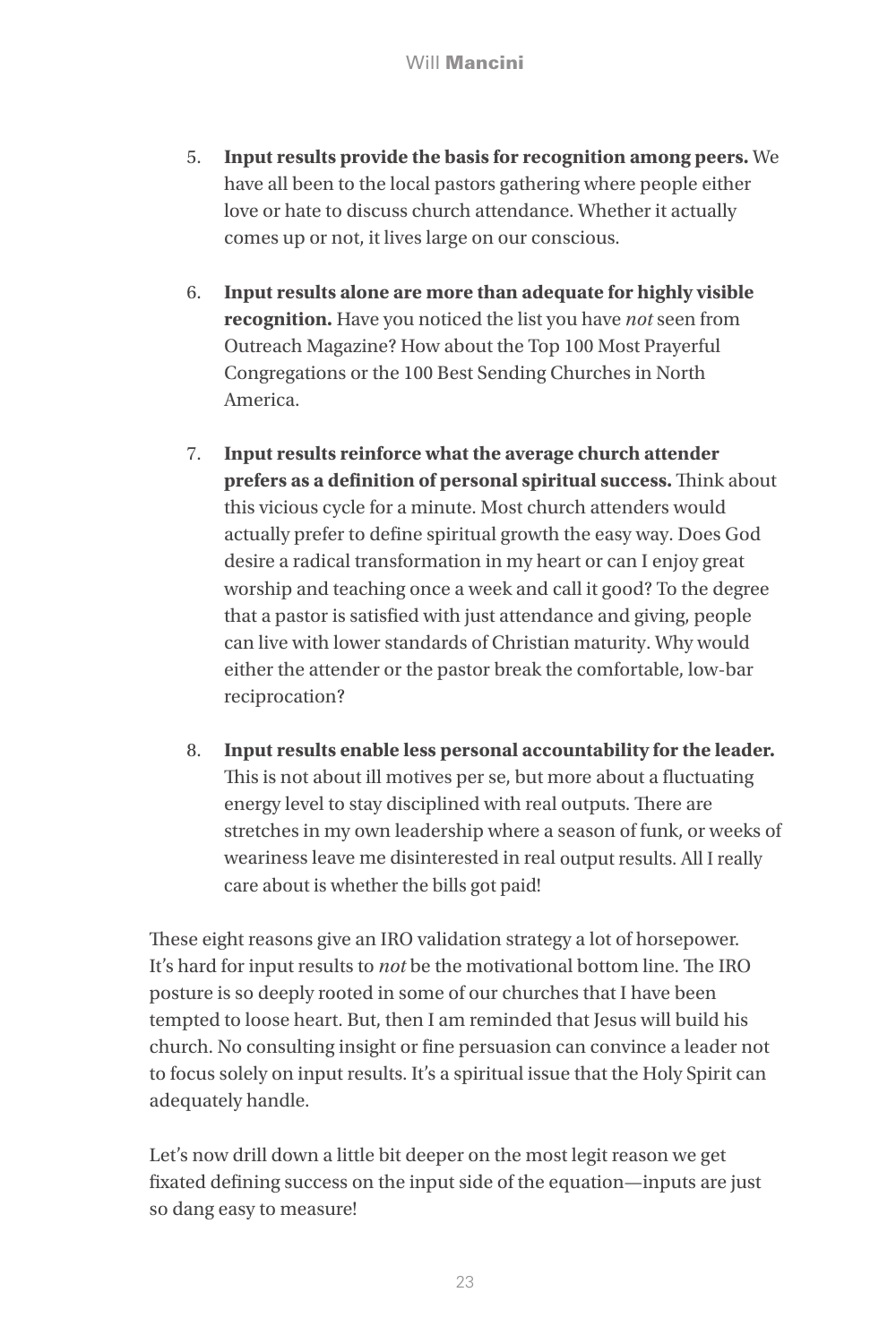## **CAN WE REALLY MEASURE SPIRITUAL OUTPUTS?**

Between 2004 and 2011, Willow Creek Community Church initiated a comprehensive spiritual growth survey with over 250,000 people from over 1,000 diverse congregations. Of their eight significant discoveries, the first is, "It is possible to measure spiritual growth.<sup>4"</sup>

I can't tell you how many conversations I've engaged where a team starts wrestling with the question, **"Can we really measure life-change?" The answer is yes.** Even though it is not as easy as measuring inputs, it is very doable! Keep in mind that before my consulting ministry I was a spiritual formation pastor. At heart, I am a mystic. So measurability does not imply that we can fully measure the holistic, expansive view of life in the way of Jesus.

Let's illustrate. Can you tell me how many people you could call at 2:00 a.m. if you really needed to talk? Sure you can, and that's one way to measure Christian community. Can you tell me on a scale of 1 to 5 how confident you are at articulating the gospel? Sure you can, and that's one way of measuring evangelistic readiness.

It really is that simple.

Let's walk through all the places a leadership team can get hung up on measuring the church's outputs.

The three common barriers to measuring outputs are:

**The clarity barrier: The output results have never moved from intention to definition.** Having clarity begins with a shared definition and articulation among leadership starting with the top 3-6 output results that the church is designed to produce. If outputs are unclear we always measure inputs. Imagine a leadership community of people who all know and share a passion for everyone in the church having at least five "2:00 a.m. friends."

**The capture barrier: There is no current system to retrieve output information.** Measuring spiritual outputs requires basic feedback processes and listening systems in the context of relationship. Tools might include questions, self-assessments, interviews, and surveys. Measuring

<sup>4</sup> Move, Greg L. Hawkins & Cally Parkinson, pg. 18.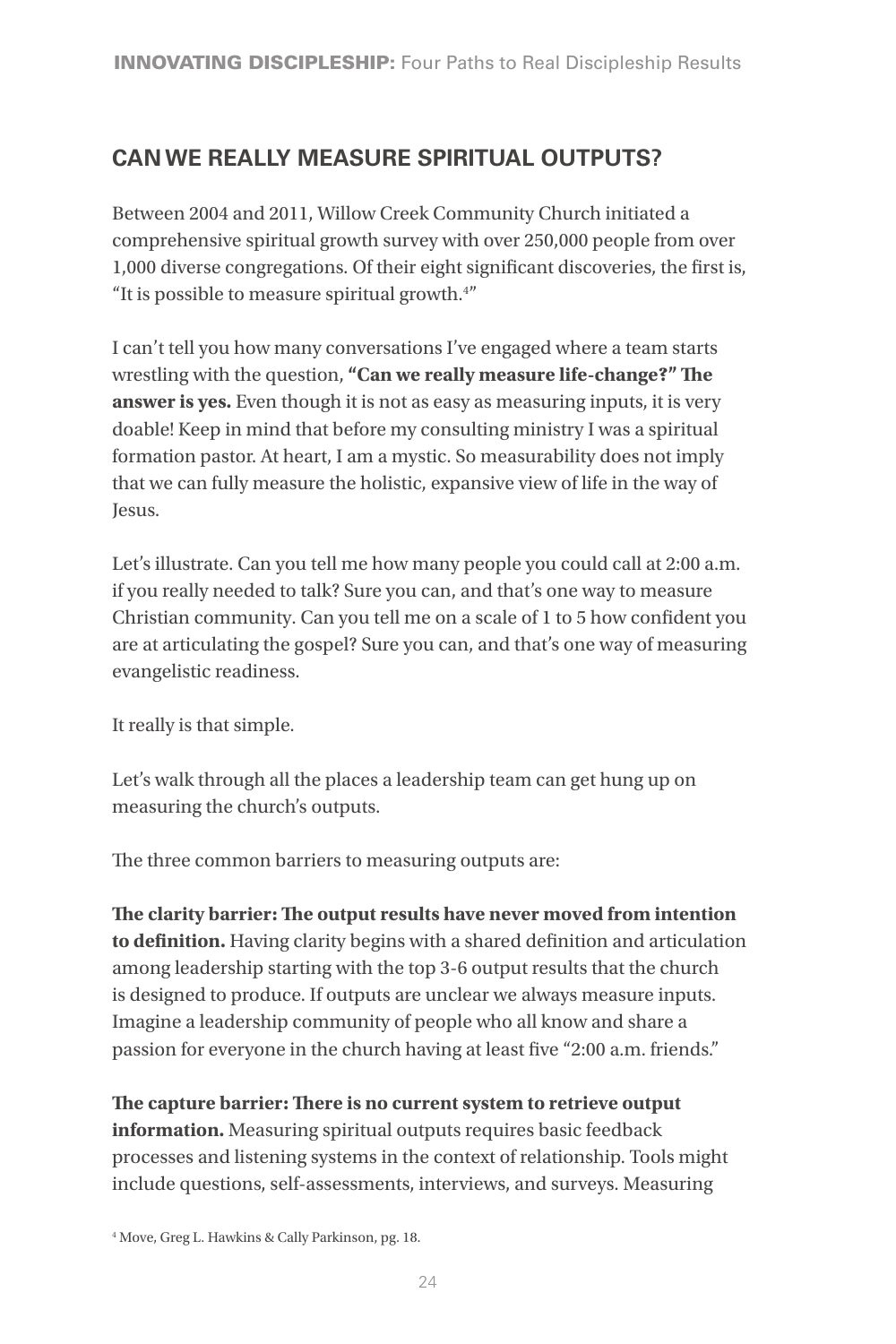nickels and noses requires almost nothing in comparison, so we settle for inputs. Imagine a bi-annual assessment conducted in small groups where people discuss and track progress in having "2:00 a.m. friends."

**The comprehensiveness barrier:** The impossibility of measuring spiritual progress *comprehensively* can keep us from measuring spiritual progress *truly*. It's easy to excuse ourselves from the task. But measuring output results doesn't require us to be God. And it doesn't require the perfect assessment. It does require a consistent, biblical and disciplined method to establish a baseline and track progress against it. Evaluating the number of "2:00 a.m. friends" in my life is not a complete picture of the commitment to Christian community, but it is a way to track true and meaningful progress.

Jim Collins speaks to the challenging but doable practice of tracking social sector outputs. "What if your outputs are inherently not measurable? The basic idea is still the same: separate inputs and outputs and hold yourself accountable to progress with outputs, even if those outputs defy measurement."

He even speaks to the problem of quantification, another reason so many church leaders pushback about being serious with outputs. "It doesn't really matter whether or not you can quantify your results. What matters is that you rigorously assemble evidence—quantitative or qualitative—to track your progress."

He illustrates how artistic excellence was tracked by the Cleveland Orchestra as a difficult output to quantify. For example, they monitored the emotional response of the audience by counting the number of standing ovations (output). They tracked invitations to festivals that correlate to an elite status (impact) and the likelihood that cab drivers would refer to the orchestra as a point of civic pride (impact).5

<sup>5</sup> Good to Great Social Sectors, Page 6-7